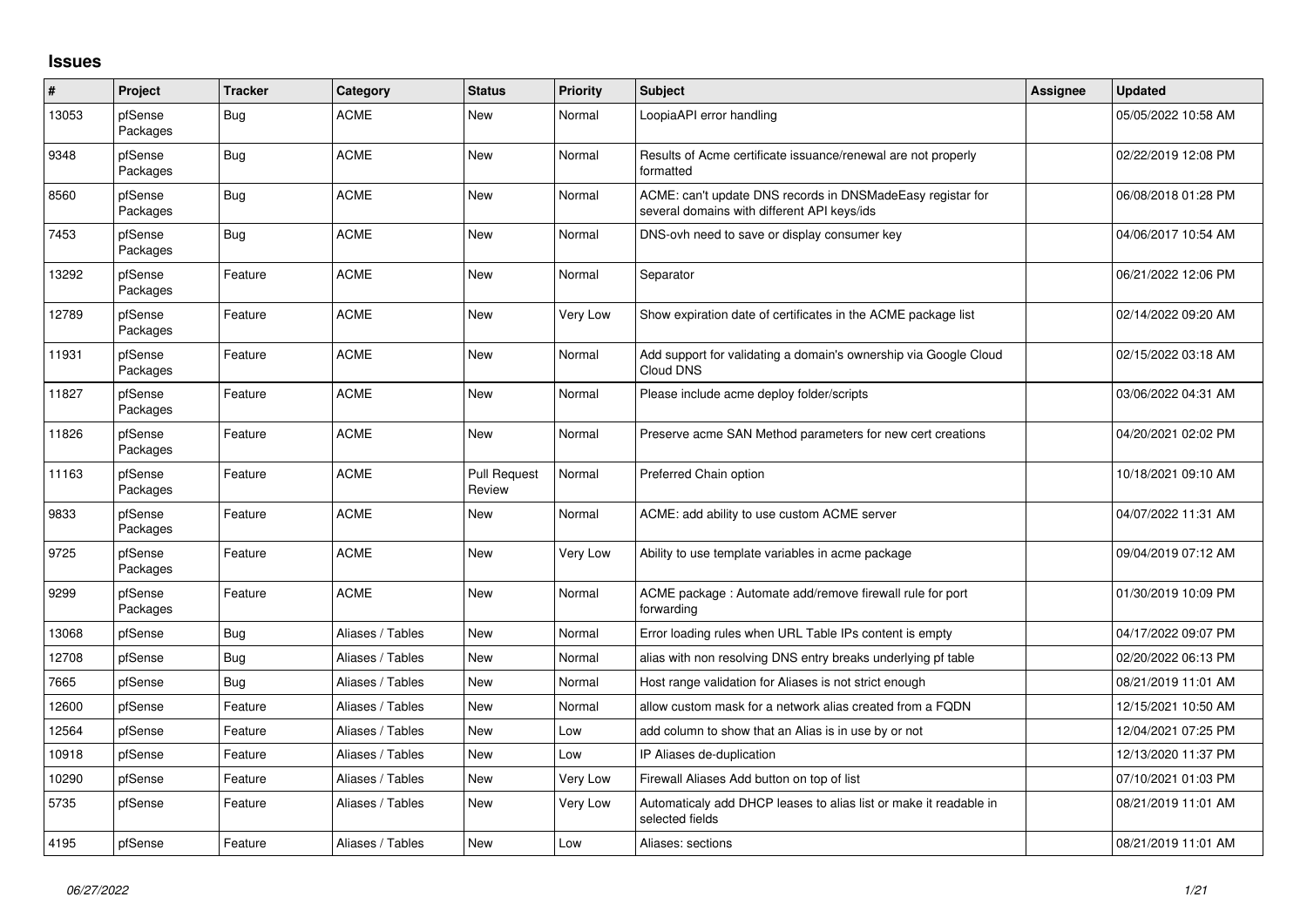| $\vert$ # | Project             | <b>Tracker</b> | Category         | <b>Status</b> | <b>Priority</b> | <b>Subject</b>                                                                                                | <b>Assignee</b> | <b>Updated</b>      |
|-----------|---------------------|----------------|------------------|---------------|-----------------|---------------------------------------------------------------------------------------------------------------|-----------------|---------------------|
| 3387      | pfSense             | Feature        | Aliases / Tables | <b>New</b>    | Normal          | process alias urltable Frequency                                                                              |                 | 08/21/2019 11:01 AM |
| 11898     | pfSense<br>Packages | <b>Bug</b>     | apcupsd          | New           | Normal          | PHP error from apcupsd dashboard widget                                                                       |                 | 05/07/2021 09:12 AM |
| 11375     | pfSense<br>Packages | Bug            | apcupsd          | New           | Normal          | UPS Type <blank> for USB APC</blank>                                                                          |                 | 02/26/2021 11:10 AM |
| 10845     | pfSense<br>Packages | <b>Bug</b>     | apcupsd          | New           | Normal          | apcupsd doesn't stop when not enabled                                                                         |                 | 08/24/2020 10:16 AM |
| 8454      | pfSense<br>Packages | Bug            | arpwatch         | <b>New</b>    | Very Low        | Arpwatch package break email notifications from other sources                                                 |                 | 06/23/2022 07:49 PM |
| 12812     | pfSense<br>Packages | Feature        | arpwatch         | New           | Normal          | Would it be helpful if the FreeBSD net-mgmt/arpwatch port had an<br>option to use mail/dma for mail delivery? |                 | 02/16/2022 06:09 PM |
| 12726     | pfSense             | <b>Bug</b>     | Authentication   | New           | Normal          | LDAP select container button auto populate                                                                    |                 | 01/25/2022 01:48 PM |
| 12519     | pfSense             | <b>Bug</b>     | Authentication   | New           | Normal          | Fail authentication using special character in password via the LDAP<br>connector                             |                 | 11/12/2021 07:39 AM |
| 12283     | pfSense             | Bug            | Authentication   | New           | Normal          | LDAP/RADIUS authentication servers configuration does not allow<br>source IP address to be specified          |                 | 08/20/2021 01:15 AM |
| 12095     | pfSense             | <b>Bug</b>     | Authentication   | New           | Normal          | Memory leak in pcscd                                                                                          |                 | 06/01/2022 01:01 PM |
| 10765     | pfSense             | <b>Bug</b>     | Authentication   | New           | Normal          | Ampersands in Idap extended query are escaped twice                                                           |                 | 09/02/2020 07:55 AM |
| 10352     | pfSense             | <b>Bug</b>     | Authentication   | New           | Very Low        | RADIUS authentication fails with MSCHAPv1 or MSCHAPv2 when<br>passwords contain international characters      |                 | 06/20/2022 04:04 PM |
| 8087      | pfSense             | Bug            | Authentication   | New           | Normal          | Provide Calling-Station-ID to RADIUS backed VPN connections                                                   |                 | 06/06/2020 05:36 AM |
| 5652      | pfSense             | Bug            | Authentication   | New           | Normal          | Radius IETF Class Group Assignment - Incorrect Standard                                                       |                 | 08/13/2019 01:39 PM |
| 13260     | pfSense             | Feature        | Authentication   | New           | Normal          | Add support for OpenVPN static-challenge                                                                      |                 | 06/09/2022 02:04 PM |
| 12546     | pfSense Plus        | Feature        | Authentication   | New           | Normal          | Add 2FA Support to pfSense Plus Local Database Authentication                                                 |                 | 06/25/2022 05:30 PM |
| 12458     | pfSense             | Feature        | Authentication   | New           | Normal          | Use "unixHomeDirectory" instead of "homeDirectory" when LDAP<br>authentication server is Active Directory     |                 | 10/15/2021 08:18 AM |
| 12091     | pfSense             | Feature        | Authentication   | <b>New</b>    | Normal          | RFE: Add support for sssd authentication                                                                      |                 | 12/10/2021 04:55 PM |
| 11920     | pfSense Plus        | Feature        | Authentication   | <b>New</b>    | Normal          | SAML Authentication for pfSense (VPN and webConfigurator)                                                     |                 | 05/14/2021 12:56 AM |
| 10843     | pfSense             | Feature        | Authentication   | New           | Normal          | Allow user manager settings to specify multiple authentication<br>servers                                     |                 | 01/13/2022 07:22 AM |
| 9937      | pfSense             | Feature        | Authentication   | New           | Normal          | OpenVPN Login User Privilege                                                                                  |                 | 11/29/2019 08:46 AM |
| 9288      | pfSense             | Feature        | Authentication   | New           | Normal          | SSHGuard add pfSense signature in standard                                                                    |                 | 08/14/2019 01:19 PM |
| 9222      | pfSense             | Feature        | Authentication   | New           | Normal          | Add sshguard log when release an IP                                                                           |                 | 08/14/2019 01:00 PM |
| 9165      | pfSense             | Feature        | Authentication   | New           | Normal          | only IPs can be added to sshguard whitelist                                                                   |                 | 04/21/2022 12:39 PM |
| 8775      | pfSense             | Feature        | Authentication   | New           | Very Low        | Use SRV record for LDAP Authentication                                                                        |                 | 05/06/2020 07:49 AM |
| 8694      | pfSense             | Feature        | Authentication   | New           | Very Low        | Client CA Auth for PFSense WebGui                                                                             |                 | 08/21/2019 09:25 AM |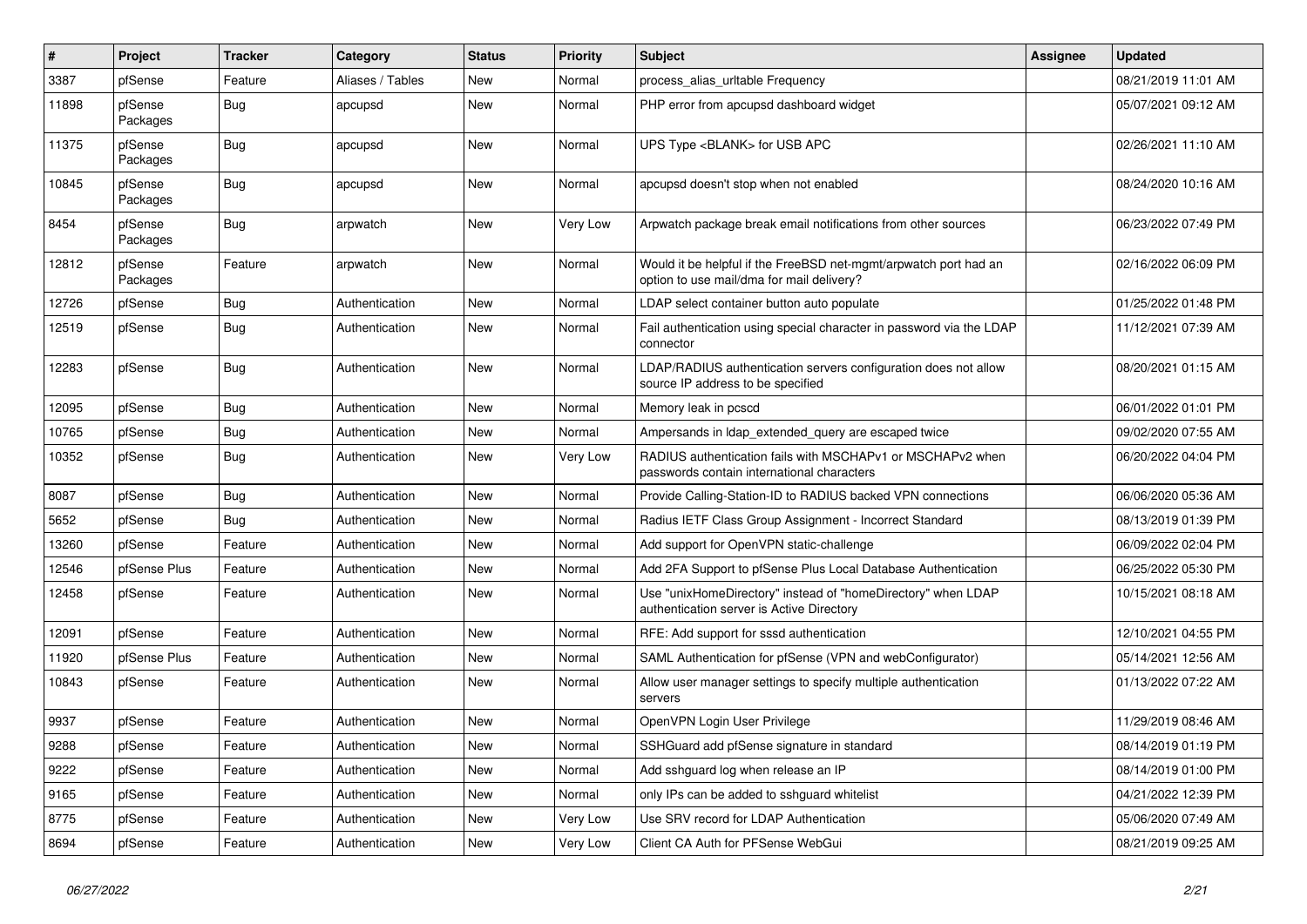| #     | Project             | Tracker    | Category         | <b>Status</b> | <b>Priority</b> | Subject                                                                                                                             | <b>Assignee</b> | Updated             |
|-------|---------------------|------------|------------------|---------------|-----------------|-------------------------------------------------------------------------------------------------------------------------------------|-----------------|---------------------|
| 5825  | pfSense             | Feature    | Authentication   | New           | Normal          | Allow EAP-RADIUS for authentication servers                                                                                         |                 | 08/21/2019 10:32 AM |
| 4242  | pfSense             | Feature    | Authentication   | New           | Normal          | Two Factor or OTP Authentication for Admin Interface                                                                                |                 | 01/04/2022 12:07 PM |
| 4098  | pfSense             | Feature    | Authentication   | New           | Normal          | Add option to force a password change on login                                                                                      |                 | 08/21/2019 10:31 AM |
| 11266 | pfSense<br>Packages | Feature    | AutoConfigBackup | New           | Very Low        | Give an option to list restore point in "reverse" order/latest at the top.                                                          |                 | 01/19/2021 06:58 PM |
| 12767 | pfSense<br>Packages | Bug        | Avahi            | New           | Normal          | Package radavahi-daemon does does not exist in current pfSense<br>version and it has been removed``` message on pfSense 2.7 restore |                 | 02/07/2022 11:28 AM |
| 12329 | pfSense<br>Packages | Feature    | Avahi            | New           | Normal          | Add optional floating firewall rules for IPv4 and IPv6                                                                              |                 | 02/09/2022 04:43 PM |
| 9497  | pfSense<br>Packages | <b>Bug</b> | AWS VPC          | New           | Normal          | AWS VPN Wizard: WebGUI times out.                                                                                                   |                 | 11/13/2019 10:07 AM |
| 9495  | pfSense<br>Packages | Bug        | AWS VPC          | New           | Normal          | AWS VPC VPN wizard produces incorrect config (SHA256 should be<br>SHA1)                                                             |                 | 08/19/2019 02:45 PM |
| 13039 | pfSense<br>Packages | Feature    | AWS VPC          | New           | Normal          | Handle transit gateway VPNs in the AWS VPN wizard                                                                                   |                 | 04/11/2022 07:31 AM |
| 10900 | pfSense<br>Packages | <b>Bug</b> | Backup           | Feedback      | Normal          | /packages/backup/backup.php?a=download&t=backup HTTP 504,<br>or Sends PHP Error Message as ASCII/Text file Named<br>pfsense.bak.tgz |                 | 04/05/2022 01:51 AM |
| 13289 | pfSense             | Bug        | Backup / Restore | New           | Low             | Attempting to restore a 0 byte "config.xml" prints an error that the<br>file cannot be read                                         |                 | 06/20/2022 10:46 AM |
| 12774 | pfSense             | Bug        | Backup / Restore | New           | Normal          | Picture widget image is not saved in backup                                                                                         |                 | 04/04/2022 04:48 AM |
| 12249 | pfSense             | Bug        | Backup / Restore | New           | Normal          | HAProxy causing failed ACB backups                                                                                                  |                 | 11/15/2021 11:58 PM |
| 11110 | pfSense             | Bug        | Backup / Restore | New           | Normal          | Backup file should be checked before restoring a specific area                                                                      |                 | 12/05/2020 02:50 PM |
| 8076  | pfSense             | Bug        | Backup / Restore | New           | Normal          | User can easily apply an unusable interface configuration after<br>restore                                                          |                 | 08/14/2019 10:52 AM |
| 7757  | pfSense             | Bug        | Backup / Restore | New           | Normal          | Auto Config Backup fails to upload unless Default Gateway is up                                                                     |                 | 08/16/2019 12:47 PM |
| 1738  | pfSense             | Bug        | Backup / Restore | New           | Very Low        | Restore fails when username in backup is not matching                                                                               |                 | 12/11/2021 07:51 PM |
| 12553 | pfSense             | Feature    | Backup / Restore | New           | Normal          | Auto Config Backup: Allow selecting multiple backups for deletion                                                                   |                 | 02/22/2022 04:27 AM |
| 9775  | pfSense             | Feature    | Backup / Restore | New           | Normal          | AutoConfigBackup - Rolling per day/hour cap on changes, retention<br>policy                                                         |                 | 09/20/2019 09:19 AM |
| 7688  | pfSense             | Feature    | Backup / Restore | New           | Low             | AutoConfigBackup - Info Icon - username only                                                                                        |                 | 10/22/2017 10:46 AM |
| 6608  | pfSense             | Feature    | Backup / Restore | New           | Low             | backup and restore dhcp                                                                                                             |                 | 07/13/2016 04:09 PM |
| 4681  | pfSense             | Feature    | Backup / Restore | New           | Normal          | AutoConfigBackup make a way to easily download a saved backup                                                                       |                 | 08/16/2019 12:46 PM |
| 3697  | pfSense             | Feature    | Backup / Restore | New           | Normal          | New backup/restore area: Certificates                                                                                               |                 | 03/11/2017 11:30 AM |
| 3696  | pfSense             | Feature    | Backup / Restore | New           | Normal          | Multiple items backup/restore                                                                                                       |                 | 06/06/2014 02:33 PM |
| 1367  | pfSense             | Feature    | Backup / Restore | New           | Normal          | Input validation on partial config restores                                                                                         |                 | 03/21/2011 01:16 AM |
| 286   | pfSense             | Feature    | Backup / Restore | New           | Normal          | Backup/restore users individually                                                                                                   |                 | 01/09/2021 03:48 PM |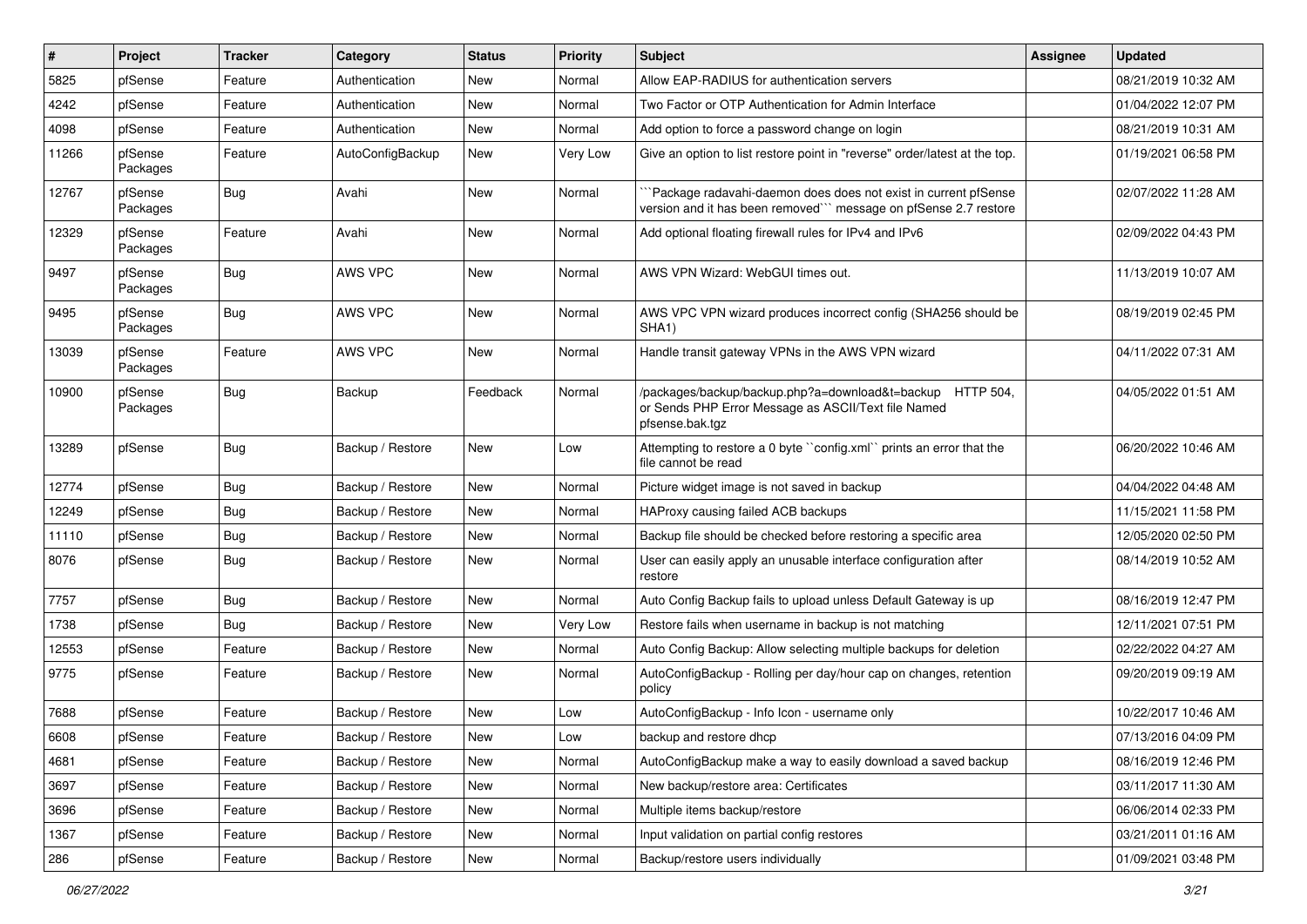| #     | Project             | <b>Tracker</b> | Category              | <b>Status</b> | <b>Priority</b> | Subject                                                                                                                 | <b>Assignee</b> | <b>Updated</b>      |
|-------|---------------------|----------------|-----------------------|---------------|-----------------|-------------------------------------------------------------------------------------------------------------------------|-----------------|---------------------|
| 11563 | pfSense<br>Packages | Bug            | <b>BIND</b>           | New           | High            | BIND GUI writes TXT records > 255 characters                                                                            |                 | 02/27/2021 07:11 AM |
| 11074 | pfSense<br>Packages | <b>Bug</b>     | <b>BIND</b>           | New           | Low             | bind Zone Settings Zones, Save button opens "Confirmation required<br>to save changes"                                  |                 | 11/16/2020 11:08 AM |
| 10760 | pfSense<br>Packages | <b>Bug</b>     | <b>BIND</b>           | New           | High            | pfSense BIND 9.14.12 server terminates due to assertion failure                                                         |                 | 07/11/2020 04:53 PM |
| 10693 | pfSense<br>Packages | Bug            | <b>BIND</b>           | New           | Normal          | pfSense Bind Zone Editor UI does not update zone serial number<br>when a change is made                                 |                 | 09/01/2021 12:51 AM |
| 10445 | pfSense<br>Packages | Bug            | <b>BIND</b>           | Feedback      | Normal          | BIND crashed when added RPZ. rpz is not a master or slave zone.                                                         |                 | 04/21/2022 12:40 PM |
| 10330 | pfSense<br>Packages | Bug            | <b>BIND</b>           | Feedback      | Normal          | BIND zone configuration displays wrong DS resource record with<br>inline DNSSEC signing enabled                         |                 | 04/21/2022 12:40 PM |
| 8197  | pfSense<br>Packages | Bug            | <b>BIND</b>           | New           | Normal          | BIND UI fails to properly update zone with inline DNSSEC signing<br>enabled                                             |                 | 02/18/2019 05:23 PM |
| 11634 | pfSense<br>Packages | Regression     | <b>BIND</b>           | New           | Normal          | bind hangs when pfsense is reconnecting as an openvpn client to a<br>TUN openvpn server                                 |                 | 03/14/2021 07:23 AM |
| 9916  | pfSense<br>Packages | Feature        | <b>BIND</b>           | Feedback      | Normal          | Check allow-transfer in custom option when the zone is slave                                                            |                 | 04/21/2022 12:40 PM |
| 8199  | pfSense<br>Packages | Feature        | <b>BIND</b>           | <b>New</b>    | Normal          | Support reordering and/or sort alphabetically across BIND package                                                       |                 | 12/12/2017 02:05 AM |
| 8146  | pfSense<br>Packages | Feature        | <b>BIND</b>           | New           | Normal          | Zone Domain Records more powerfull for BIND Zones                                                                       |                 | 08/13/2019 09:39 AM |
| 4472  | pfSense             | Feature        | Build / Release       | New           | Normal          | Cryptographically sign every (sub-)release                                                                              |                 | 08/13/2019 12:53 PM |
| 12730 | pfSense             | <b>Bug</b>     | <b>Captive Portal</b> | <b>New</b>    | Normal          | RADIUS accounting does not work if WAN is down                                                                          |                 | 01/26/2022 05:13 AM |
| 12648 | pfSense             | Bug            | <b>Captive Portal</b> | New           | Normal          | Undocumented variables 'listenporthttp' and 'listenporthttps'                                                           |                 | 12/28/2021 10:44 AM |
| 12467 | pfSense             | Bug            | <b>Captive Portal</b> | New           | Normal          | CP error on client disconnect after reboot                                                                              |                 | 10/17/2021 05:35 AM |
| 12357 | pfSense             | Bug            | <b>Captive Portal</b> | New           | Normal          | Captive Portal popup Logout button loads full login page in popup<br>when clicked                                       |                 | 10/27/2021 12:10 PM |
| 7553  | pfSense             | Bug            | <b>Captive Portal</b> | Confirmed     | Very Low        | Captive portal on a parent interface blocks traffic on VLAN interfaces<br>too                                           |                 | 08/19/2018 03:15 PM |
| 5658  | pfSense             | Bug            | <b>Captive Portal</b> | Confirmed     | Low             | Files with the same name cannot be uploaded to multiple captive<br>portal zones                                         |                 | 12/18/2015 07:19 PM |
| 13290 | pfSense             | Regression     | Captive Portal        | Feedback      | Normal          | My PfSense version 2.7 is returning the error "dummynet bad switch<br>21" every time I activate my Captive Portals (7). |                 | 06/20/2022 06:01 PM |
| 13220 | pfSense             | Feature        | <b>Captive Portal</b> | New           | Very Low        | Voucher per-roll bandwidth restrictions and traffic quotas                                                              |                 | 05/26/2022 08:16 AM |
| 13219 | pfSense             | Feature        | <b>Captive Portal</b> | New           | Very Low        | Enable/Disable single voucher roll                                                                                      |                 | 05/26/2022 08:14 AM |
| 11379 | pfSense             | Feature        | Captive Portal        | New           | Normal          | <b>Template Roll Printer</b>                                                                                            |                 | 02/07/2021 05:26 AM |
| 11189 | pfSense             | Feature        | Captive Portal        | New           | Normal          | Captive Portal - Tarpit option                                                                                          |                 | 12/23/2020 06:44 PM |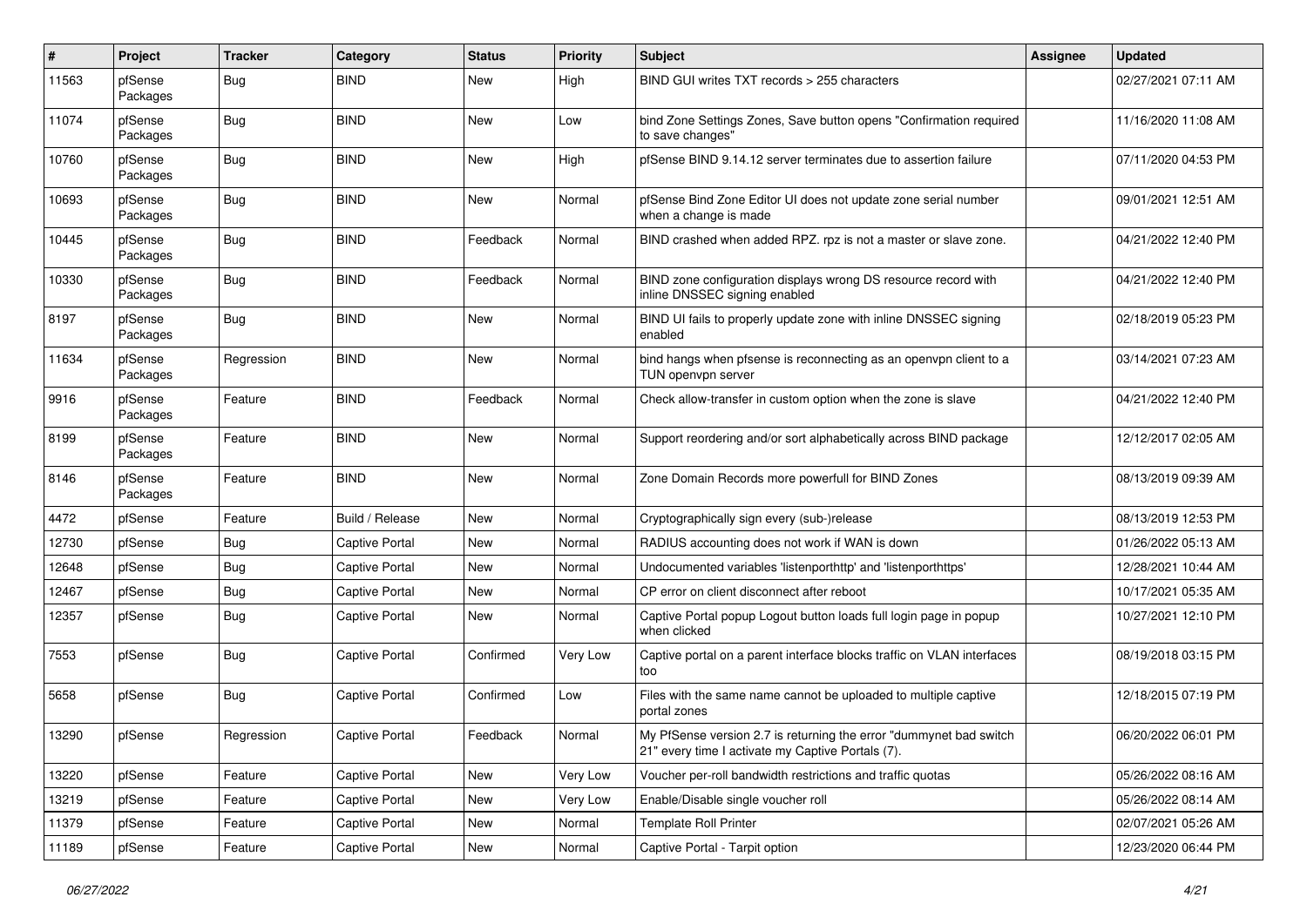| #     | Project             | <b>Tracker</b> | Category              | <b>Status</b>                 | <b>Priority</b> | Subject                                                                                                 | <b>Assignee</b> | Updated             |
|-------|---------------------|----------------|-----------------------|-------------------------------|-----------------|---------------------------------------------------------------------------------------------------------|-----------------|---------------------|
| 9627  | pfSense             | Feature        | Captive Portal        | New                           | Normal          | Captive Portal only shows authenticated users                                                           |                 | 08/14/2019 02:48 PM |
| 7971  | pfSense             | Feature        | <b>Captive Portal</b> | New                           | Normal          | Allow import, export and synchronization of MACs under Captive<br>Portal service                        |                 | 10/19/2017 04:56 AM |
| 6956  | pfSense             | Feature        | <b>Captive Portal</b> | New                           | Normal          | Allow more control over concurrent logins                                                               |                 | 11/23/2016 12:01 PM |
| 4724  | pfSense             | Feature        | <b>Captive Portal</b> | New                           | Low             | Captive Portal Status Add Client Hostname                                                               |                 | 05/22/2015 08:38 AM |
| 3053  | pfSense             | Feature        | <b>Captive Portal</b> | New                           | Normal          | Automatically add DHCP static addresses to CP passthru-mac                                              |                 | 06/21/2013 11:54 AM |
| 2963  | pfSense             | Feature        | <b>Captive Portal</b> | New                           | Normal          | Captive Portal MAC authentication request                                                               |                 | 08/22/2017 09:09 PM |
| 2573  | pfSense             | Feature        | <b>Captive Portal</b> | New                           | Normal          | Captive Portal support of RADIUS POD (Packet of Disconnect)                                             |                 | 10/17/2016 03:14 AM |
| 2545  | pfSense             | Feature        | <b>Captive Portal</b> | New                           | Low             | CaptivePortal: Custom "Re-authenticate every x minutes"                                                 |                 | 07/08/2012 05:21 PM |
| 2025  | pfSense             | Feature        | <b>Captive Portal</b> | New                           | Normal          | Captive Portal: Easy accessible Logout page instead of Logout<br>pop-up window                          |                 | 02/06/2016 04:59 AM |
| 1924  | pfSense             | Feature        | <b>Captive Portal</b> | <b>New</b>                    | Normal          | Ability of CP's allowed IP addresses to use aliases                                                     |                 | 07/26/2018 04:28 AM |
| 385   | pfSense             | Feature        | <b>Captive Portal</b> | New                           | Normal          | Reverse captive portal                                                                                  |                 | 08/13/2019 12:23 PM |
| 13110 | pfSense             | <b>Bug</b>     | CARP                  | New                           | Very Low        | changing CARP VIP address does not update outbound NAT<br>interface IP                                  |                 | 05/03/2022 02:52 PM |
| 8567  | pfSense             | <b>Bug</b>     | CARP                  | New                           | Normal          | Using IPv6 VIP alias for services may affect CARP IPv6 VIP work                                         |                 | 06/12/2018 01:26 PM |
| 8566  | pfSense             | <b>Bug</b>     | CARP                  | New                           | Normal          | Wrong IPv6 source in NS request in case using of IPv6 alias                                             |                 | 06/12/2018 01:26 PM |
| 7648  | pfSense             | <b>Bug</b>     | CARP                  | <b>New</b>                    | Very Low        | SPAN ports on an interface renders CARP HA inoperative                                                  |                 | 06/14/2017 09:19 PM |
| 5849  | pfSense             | <b>Bug</b>     | CARP                  | New                           | Normal          | Routing fail on CARP IPsec                                                                              |                 | 12/18/2021 04:41 PM |
| 4845  | pfSense             | <b>Bug</b>     | CARP                  | Confirmed                     | High            | CARP preemption doesn't switch to backup where connectivity<br>between systems is lost but not NIC link |                 | 07/28/2015 07:55 AM |
| 2218  | pfSense             | Feature        | CARP                  | New                           | Normal          | Ability to delay CARP master status at boot time                                                        |                 | 03/03/2021 11:57 AM |
| 2099  | pfSense             | Todo           | CARP                  | New                           | Normal          | Remove "queue" from CARP traffic                                                                        |                 | 01/19/2012 10:59 AM |
| 13063 | pfSense<br>Packages | Feature        | Cellular              | <b>Pull Request</b><br>Review | Normal          | Cellular package shall support more modems and NMEA port                                                |                 | 05/06/2022 02:38 PM |
| 10796 | pfSense<br>Packages | Feature        | Cellular              | Feedback                      | Normal          | Huawei ME909u-521 support                                                                               |                 | 04/21/2022 12:40 PM |
| 12894 | pfSense Plus        | <b>Bug</b>     | Certificates          | New                           | Low             | duplicating freshly created certificates through refreshing                                             |                 | 03/03/2022 02:35 PM |
| 12737 | pfSense             | <b>Bug</b>     | Certificates          | New                           | Normal          | CApath is not defined by default in curl                                                                |                 | 05/17/2022 02:30 PM |
| 11203 | pfSense             | Bug            | Certificates          | New                           | Normal          | certificate manager very slow                                                                           |                 | 12/31/2020 11:57 AM |
| 7289  | pfSense             | Bug            | Certificates          | New                           | Low             | Generating 4096bit Certificate                                                                          |                 | 08/14/2019 09:56 AM |
| 13305 | pfSense             | Feature        | Certificates          | New                           | Normal          | Certificate Revocation page should show expiration date                                                 |                 | 06/27/2022 10:26 AM |
| 10258 | pfSense             | Feature        | Certificates          | New                           | Very Low        | allow to sign CA                                                                                        |                 | 02/20/2020 04:20 AM |
| 2276  | pfSense             | Feature        | Certificates          | New                           | Normal          | Remote CRL fetch support                                                                                |                 | 02/06/2016 04:14 AM |
| 1268  | pfSense             | Feature        | Certificates          | New                           | Normal          | Allow mass renewing of certs                                                                            |                 | 11/01/2019 03:17 PM |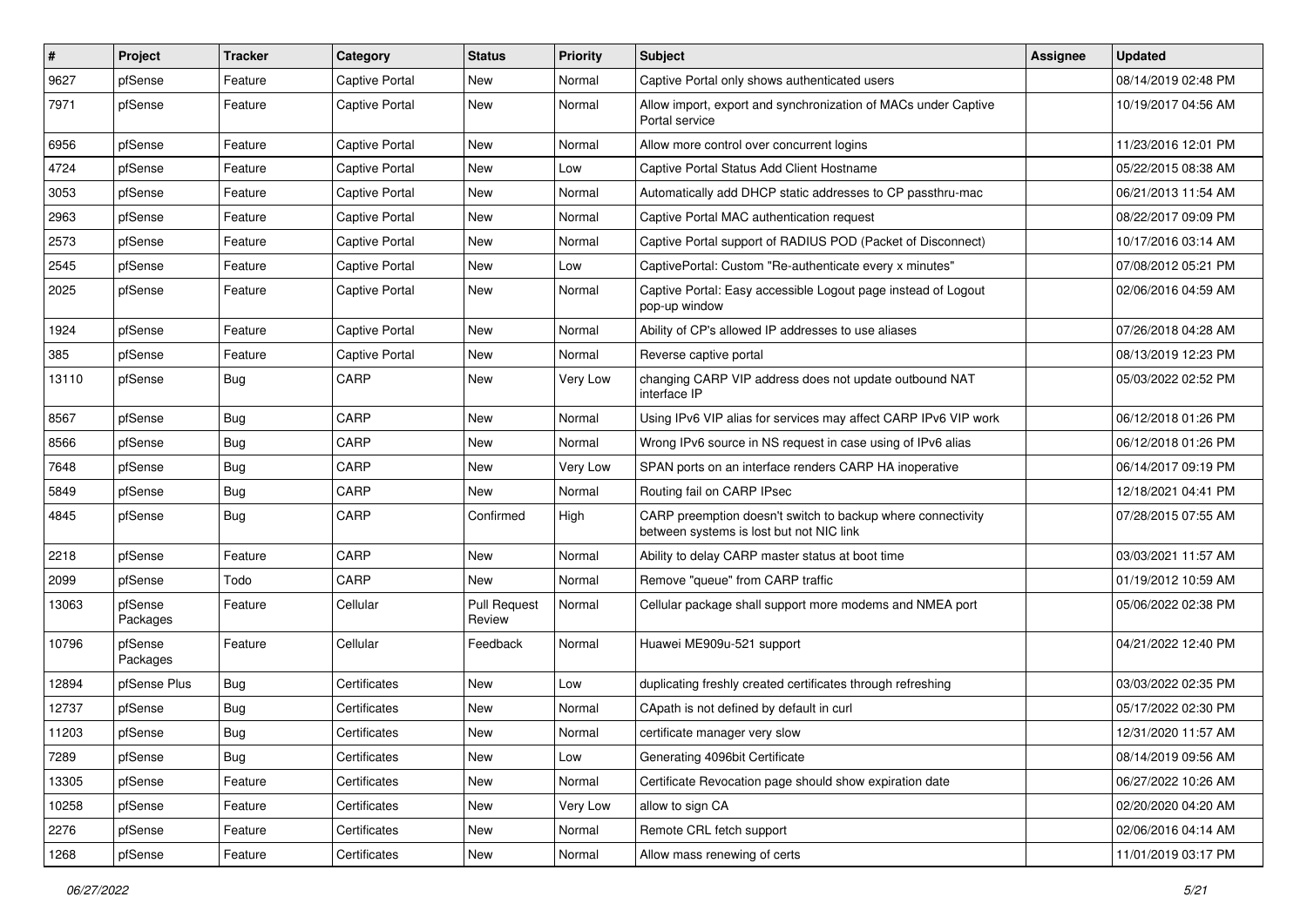| #     | Project             | <b>Tracker</b> | Category                 | <b>Status</b>                 | <b>Priority</b> | <b>Subject</b>                                                                                                        | Assignee | <b>Updated</b>      |
|-------|---------------------|----------------|--------------------------|-------------------------------|-----------------|-----------------------------------------------------------------------------------------------------------------------|----------|---------------------|
| 1257  | pfSense             | Feature        | Certificates             | <b>Pull Request</b><br>Review | Normal          | Handle encypted CA/Certificate private keys                                                                           |          | 10/12/2020 07:12 AM |
| 13291 | pfSense Docs        | Todo           | Configuration            | <b>New</b>                    | Low             | Notification documentation                                                                                            |          | 06/21/2022 10:22 AM |
| 12402 | pfSense Docs        | Todo           | Configuration            | New                           | Normal          | Feedback on Configuration - Advanced Configuration Options -<br>Notifications                                         |          | 09/24/2021 12:46 AM |
| 12098 | pfSense Docs        | Correction     | Configuration            | <b>New</b>                    | Normal          | Feedback on pfSense Configuration Recipes - Accessing a<br><b>CPE/Modem from Inside the Firewall</b>                  |          | 07/02/2021 02:30 AM |
| 13288 | pfSense             | <b>Bug</b>     | Configuration<br>Backend | <b>New</b>                    | Normal          | Encode FreeRADIUS Custom Options                                                                                      |          | 06/20/2022 10:36 AM |
| 12483 | pfSense             | Bug            | Configuration<br>Backend | New                           | Normal          | GUI creates inconsistent config.xml                                                                                   |          | 10/23/2021 06:48 AM |
| 10833 | pfSense             | <b>Bug</b>     | Configuration<br>Backend | New                           | Normal          | unbound exits on configuration error when link status flaps on LAN<br>interface                                       |          | 08/13/2020 11:53 PM |
| 6398  | pfSense             | <b>Bug</b>     | Configuration<br>Backend | <b>New</b>                    | Normal          | If config cannot be loaded due to corruption or bug, it isn't handled<br>gracefully (just stops)                      |          | 08/13/2019 01:23 PM |
| 13287 | pfSense             | Feature        | Configuration<br>Backend | <b>New</b>                    | Normal          | Encode OpenVPN Custom Options                                                                                         |          | 06/20/2022 10:33 AM |
| 3895  | pfSense             | Feature        | Configuration<br>Backend | New                           | Normal          | Timeout for "Apply change"                                                                                            |          | 01/25/2021 08:07 AM |
| 5902  | pfSense             | Todo           | Configuration<br>Backend | New                           | Normal          | Use a common place for default values                                                                                 |          | 08/13/2019 12:53 PM |
| 13249 | pfSense             | Bug            | Console Menu             | New                           | Normal          | Running playback comands multiple times results in PHP error                                                          |          | 06/06/2022 07:02 AM |
| 7747  | pfSense             | Feature        | Console Menu             | <b>New</b>                    | Normal          | Minor UI Tweak: Make hitting enter on the console (esp via SSH)<br>should not log you out, but simply redraw the menu |          | 08/01/2017 04:03 PM |
| 6469  | pfSense             | Feature        | Console Menu             | <b>New</b>                    | Normal          | Improve help + self documentation in console PHP shell                                                                |          | 08/13/2019 01:23 PM |
| 13268 | pfSense             | Todo           | Console Menu             | Ready To Test                 | Normal          | columns don't align nicely in console with medium-long interface<br>names                                             |          | 06/12/2022 10:32 PM |
| 11970 | pfSense<br>Packages | <b>Bug</b>     | Coreboot                 | New                           | Normal          | Netgate Firmware Upgrade Doesn't Work on XG-2758                                                                      |          | 04/21/2022 12:39 PM |
| 13074 | pfSense Plus        | <b>Bug</b>     | Cryptographic<br>Modules | New                           | Normal          | AES-GCM with SafeXcel on Netgate 2100 causes MBUF overload                                                            |          | 06/12/2022 11:14 AM |
| 12658 | pfSense<br>Packages | Feature        | darkstat                 | <b>New</b>                    | Normal          | Adding prometheus metrics to darkstat                                                                                 |          | 05/27/2022 09:44 PM |
| 11759 | pfSense             | <b>Bug</b>     | Dashboard                | New                           | Normal          | Traffic graphs on dashboard double upload on pppoe links                                                              |          | 12/30/2021 04:00 AM |
| 9677  | pfSense             | <b>Bug</b>     | Dashboard                | <b>New</b>                    | Normal          | Dashboard hangs when widget needs data from a remote host which<br>is down                                            |          | 08/13/2019 09:15 AM |
| 9353  | pfSense             | Bug            | Dashboard                | New                           | Low             | PHPSession errors from limited access to dashboard and widgets                                                        |          | 10/06/2020 09:31 AM |
| 8157  | pfSense             | <b>Bug</b>     | Dashboard                | New                           | Very Low        | Traffic Graph clutter from time to time                                                                               |          | 12/03/2017 06:40 AM |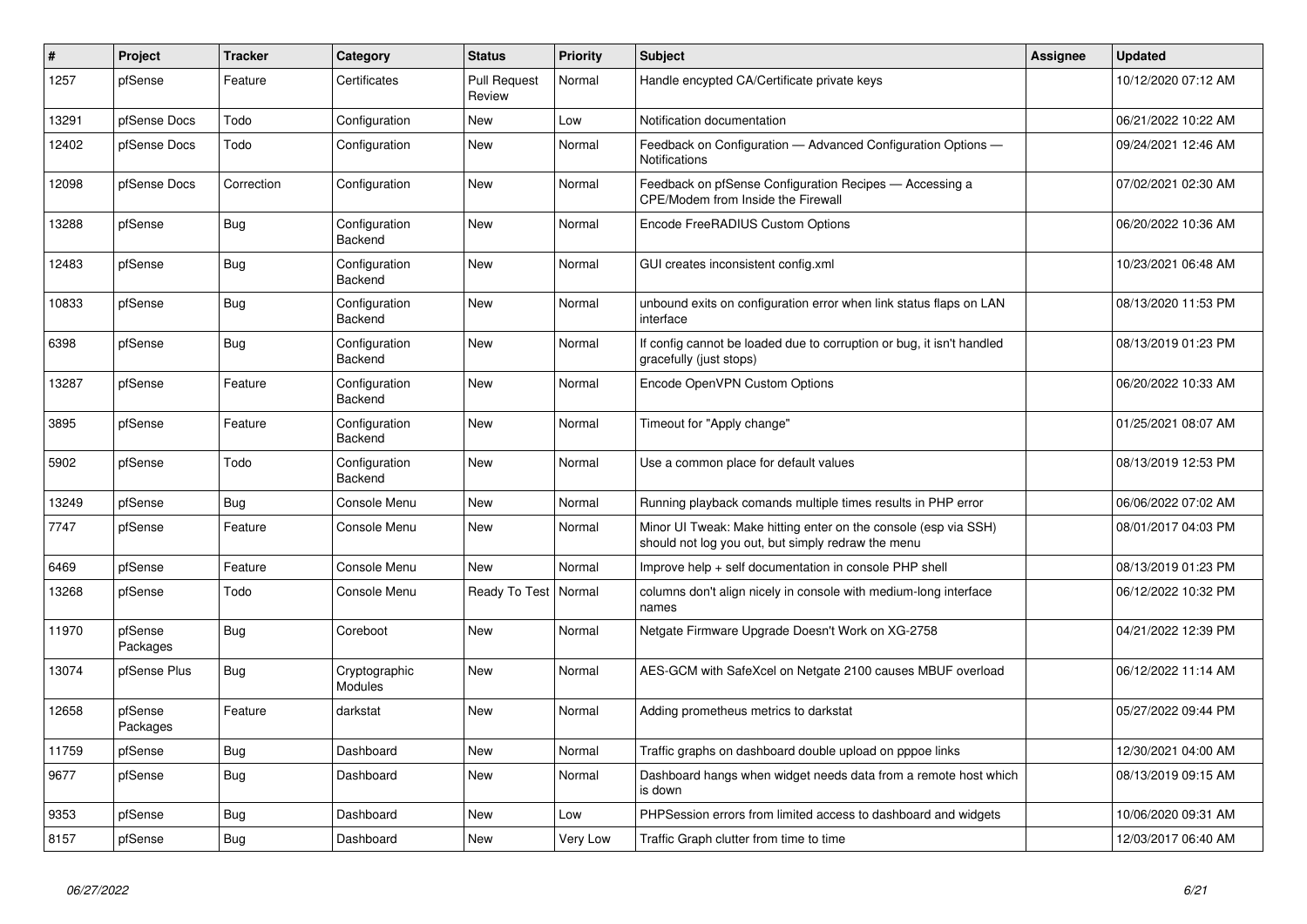| $\sharp$ | Project | <b>Tracker</b> | Category        | <b>Status</b>                 | <b>Priority</b> | <b>Subject</b>                                                                                         | <b>Assignee</b> | <b>Updated</b>      |
|----------|---------|----------------|-----------------|-------------------------------|-----------------|--------------------------------------------------------------------------------------------------------|-----------------|---------------------|
| 7857     | pfSense | Bug            | Dashboard       | New                           | Very Low        | Interfaces Widget U/I fails to wrap IPV6 addresses when the string is<br>too wide for the widget       |                 | 08/13/2019 09:15 AM |
| 7788     | pfSense | <b>Bug</b>     | Dashboard       | <b>New</b>                    | Low             | Irregular updating of widgets like cpu/uptime on system widget.                                        |                 | 08/21/2019 09:03 AM |
| 7113     | pfSense | Bug            | Dashboard       | <b>New</b>                    | Normal          | Interface name in Traffic Graphs                                                                       |                 | 12/31/2021 05:40 PM |
| 3411     | pfSense | <b>Bug</b>     | Dashboard       | <b>New</b>                    | Low             | Interfaces and statistics dashboard widgets very slow with large<br>numbers of interfaces              |                 | 01/24/2014 02:09 AM |
| 13168    | pfSense | Feature        | Dashboard       | <b>New</b>                    | Low             | Multiple Dashboard views for a single user                                                             |                 | 05/16/2022 07:53 AM |
| 13165    | pfSense | Feature        | Dashboard       | <b>Pull Request</b><br>Review | Normal          | Feat: live update for Services dashboard widget                                                        |                 | 05/15/2022 01:48 AM |
| 10401    | pfSense | Feature        | Dashboard       | New                           | Normal          | Request: ability to sort/separate stopped/running Service(s) on<br>Dashboard -> Services Status widget |                 | 03/31/2020 04:48 PM |
| 10395    | pfSense | Feature        | Dashboard       | <b>New</b>                    | Low             | Add Dashboard System Information support for more PC Engines<br><b>APU</b> boards                      |                 | 02/17/2022 01:02 AM |
| 10280    | pfSense | Feature        | Dashboard       | <b>New</b>                    | Low             | DHCP Leases widget                                                                                     |                 | 11/07/2020 09:18 PM |
| 8458     | pfSense | Feature        | Dashboard       | <b>New</b>                    | Low             | Allow reordering of interface widget                                                                   |                 | 08/14/2019 10:52 AM |
| 7974     | pfSense | Feature        | Dashboard       | <b>New</b>                    | Normal          | <b>ZFS RAID Monitor Not available</b>                                                                  |                 | 08/20/2019 01:34 PM |
| 7934     | pfSense | Feature        | Dashboard       | <b>New</b>                    | Very Low        | format support phone# for international use                                                            |                 | 10/12/2017 04:38 PM |
| 7182     | pfSense | Feature        | Dashboard       | New                           | Normal          | Break up System Widget on the Dashboard                                                                |                 | 08/21/2019 08:59 AM |
| 5567     | pfSense | Feature        | Dashboard       | New                           | Low             | CARP status widget does not update in real time                                                        |                 | 08/20/2019 03:33 PM |
| 4646     | pfSense | Feature        | Dashboard       | <b>New</b>                    | Normal          | Recover valuable vertical screen real estate in dashboard                                              |                 | 04/20/2015 07:46 PM |
| 2479     | pfSense | Feature        | Dashboard       | <b>New</b>                    | Normal          | Allow reordering of the traffic graphs on the dashboard                                                |                 | 06/08/2012 04:13 PM |
| 6390     | pfSense | Todo           | Dashboard       | New                           | Low             | Autoscale from Traffic Graph not correct size (big graphs)                                             |                 | 05/23/2016 01:38 PM |
| 7244     | pfSense | Feature        | Developer Tools | New                           | Normal          | Publish pfsense as a Vagrant Basebox                                                                   |                 | 01/29/2019 04:09 AM |
| 1219     | pfSense | Feature        | Developer Tools | <b>New</b>                    | Low             | Ship DTRACE enabled kernels in the images                                                              |                 | 07/26/2017 03:14 AM |
| 13273    | pfSense | Bug            | DHCP (IPv4)     | New                           | Normal          | dhclient can use conflicting recorded leases                                                           |                 | 06/14/2022 11:07 AM |
| 13263    | pfSense | <b>Bug</b>     | DHCP (IPv4)     | New                           | Low             | Deleting a static DHCP entry when the related IP is not in the arp<br>table spams the log              |                 | 06/10/2022 11:18 AM |
| 12959    | pfSense | <b>Bug</b>     | DHCP (IPv4)     | Feedback                      | Normal          | dhcplease process wrongly update host file if client-hostname is<br>empty                              |                 | 03/28/2022 10:26 AM |
| 12922    | pfSense | <b>Bug</b>     | DHCP (IPv4)     | <b>New</b>                    | Normal          | Classless static routes received on DHCP WAN can override chosen<br>default gateway                    |                 | 03/28/2022 10:08 AM |
| 12070    | pfSense | Bug            | DHCP (IPv4)     | <b>New</b>                    | Low             | <b>VLAN0 for WAN DHCP</b>                                                                              |                 | 12/23/2021 04:31 PM |
| 12067    | pfSense | Bug            | DHCP (IPv4)     | <b>New</b>                    | Very Low        | <b>DHCP Monitoring Statistics Error</b>                                                                |                 | 06/21/2021 08:39 AM |
| 9343     | pfSense | <b>Bug</b>     | DHCP (IPv4)     | <b>New</b>                    | Normal          | diag_arp.php times out with large DHCPD leases table                                                   |                 | 08/14/2019 01:19 PM |
| 8614     | pfSense | <b>Bug</b>     | DHCP (IPv4)     | <b>New</b>                    | Normal          | Cannot remove Additional BOOTP/DHCP Options                                                            |                 | 08/21/2019 09:15 AM |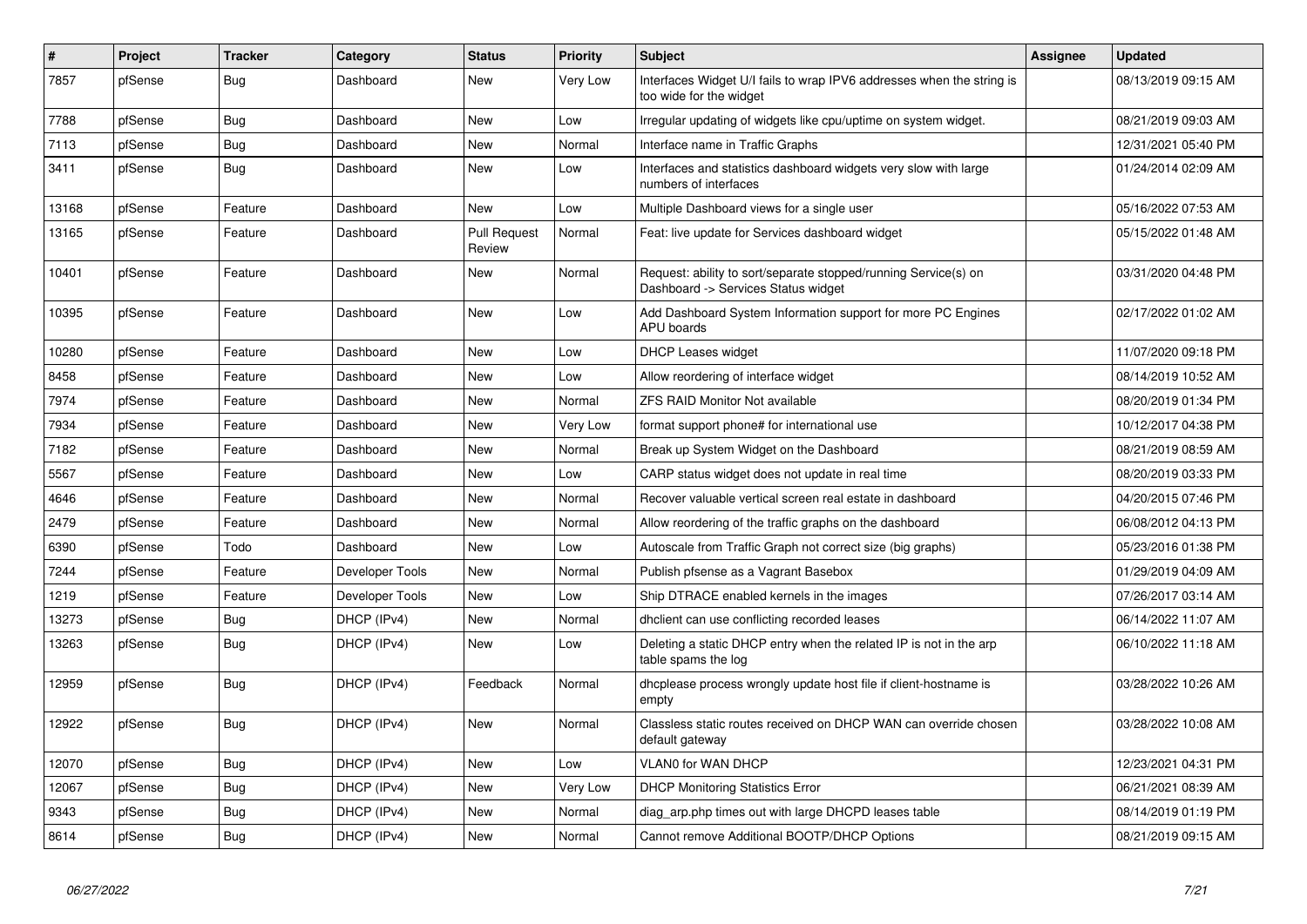| $\vert$ # | Project | <b>Tracker</b> | Category    | <b>Status</b> | <b>Priority</b> | Subject                                                                                                                            | <b>Assignee</b> | <b>Updated</b>      |
|-----------|---------|----------------|-------------|---------------|-----------------|------------------------------------------------------------------------------------------------------------------------------------|-----------------|---------------------|
| 7172      | pfSense | <b>Bug</b>     | DHCP (IPv4) | New           | Normal          | Sorting by hostname in Services > DHCP Server > LAN should be<br>"natural" (alphanumeric friendly)                                 |                 | 08/20/2019 03:47 PM |
| 6362      | pfSense | Bug            | DHCP (IPv4) | Confirmed     | Normal          | DHCP Client ID not used                                                                                                            |                 | 07/09/2021 06:30 AM |
| 4061      | pfSense | Bug            | DHCP (IPv4) | Confirmed     | Normal          | dhcpd doesn't send client-hostname to peer, breaking DHCP lease<br>registrations w/HA                                              |                 | 02/24/2017 08:58 PM |
| 3771      | pfSense | Bug            | DHCP (IPv4) | New           | Normal          | Webinterface and dhcpdcrashes with 500+ static leases                                                                              |                 | 08/21/2019 09:26 AM |
| 3404      | pfSense | Bug            | DHCP (IPv4) | New           | Normal          | DHCP Server Fails to Start on Interfaces that are Slow to Come<br><b>Online During Boot</b>                                        |                 | 02/11/2014 05:09 PM |
| 13256     | pfSense | Feature        | DHCP (IPv4) | <b>New</b>    | Normal          | Better handling of duplicate IPs in static DHCP assignments                                                                        |                 | 06/11/2022 04:51 PM |
| 11927     | pfSense | Feature        | DHCP (IPv4) | Feedback      | Normal          | Allow DHCP not to serve a gateway - small fix                                                                                      |                 | 01/03/2022 04:17 PM |
| 11004     | pfSense | Feature        | DHCP (IPv4) | New           | Low             | DHCP reservations with no IP address show entries in DHCP leases                                                                   |                 | 10/26/2020 07:22 AM |
| 10802     | pfSense | Feature        | DHCP (IPv4) | New           | Very Low        | Seperator for DHCP Static Mapped leases                                                                                            |                 | 07/31/2020 10:30 AM |
| 10345     | pfSense | Feature        | DHCP (IPv4) | New           | Normal          | DHCP lease distinction between online and offline                                                                                  |                 | 03/16/2020 07:56 AM |
| 10250     | pfSense | Feature        | DHCP (IPv4) | New           | Very Low        | DHCP lease view by interface                                                                                                       |                 | 02/11/2020 07:47 AM |
| 9732      | pfSense | Feature        | DHCP (IPv4) | New           | Normal          | System UTC time offset in DHCP Option 2                                                                                            |                 | 09/06/2019 08:39 PM |
| 9130      | pfSense | Feature        | DHCP (IPv4) | New           | Normal          | Request ID [#INC-16195]: DHCP - PXE Boot                                                                                           |                 | 09/10/2020 01:39 PM |
| 8879      | pfSense | Feature        | DHCP (IPv4) | New           | Very Low        | DHCP options ADD force options                                                                                                     |                 | 09/07/2018 09:14 AM |
| 8330      | pfSense | Feature        | DHCP (IPv4) | New           | Normal          | add options for ddns-local-address statements                                                                                      |                 | 04/27/2021 12:31 PM |
| 7441      | pfSense | Feature        | DHCP (IPv4) | New           | Low             | Display start/end times for Static Mapping leases on DHCP<br>Leases/DHCPv6 Leases                                                  |                 | 08/21/2019 10:48 AM |
| 7405      | pfSense | Feature        | DHCP (IPv4) | New           | Normal          | Ability to add dhcp host reservations from "Diagnostics -> ARP table"                                                              |                 | 10/12/2020 08:22 AM |
| 6960      | pfSense | Feature        | DHCP (IPv4) | New           | Normal          | Consider replacing ISC DHCP server with KEA DHCP                                                                                   |                 | 09/24/2020 01:59 PM |
| 6615      | pfSense | Feature        | DHCP (IPv4) | New           | Normal          | new DHCP server option                                                                                                             |                 | 08/13/2019 01:39 PM |
| 6544      | pfSense | Feature        | DHCP (IPv4) | New           | Very Low        | RFC 3046 DHCP Option 82 support (and RFC 3315/4649/4580 for<br>IPv6)                                                               |                 | 07/13/2020 02:14 AM |
| 5080      | pfSense | Feature        | DHCP (IPv4) | <b>New</b>    | Normal          | Settings tab under Services>DHCP Server                                                                                            |                 | 08/13/2019 12:53 PM |
| 4899      | pfSense | Feature        | DHCP (IPv4) | New           | Normal          | Additional BOOTP/DHCP Options should allow a force option                                                                          |                 | 01/02/2018 02:24 PM |
| 3534      | pfSense | Feature        | DHCP (IPv4) | New           | Normal          | DDNS using arbitrary zone primary                                                                                                  |                 | 07/08/2014 11:40 AM |
| 2983      | pfSense | Feature        | DHCP (IPv4) | New           | Normal          | DHCPD: Add vendor-class-identifier and MAC-OIDs                                                                                    |                 | 05/29/2020 09:24 PM |
| 2774      | pfSense | Feature        | DHCP (IPv4) | New           | Normal          | Extend DHCP Pools code to allow using different subnets                                                                            |                 | 08/19/2019 10:27 AM |
| 2323      | pfSense | Feature        | DHCP (IPv4) | New           | Low             | GUI doesn't allow to configure DHCP server to serve IP addresses<br>belonging to subnets wich are not associated with an interface |                 | 08/19/2019 10:27 AM |
| 13253     | pfSense | <b>Bug</b>     | DHCP (IPv6) | New           | Normal          | 'dhcp6c' is not restarted when applying settings when multiple<br>WANs are configured for DHCP6                                    |                 | 06/06/2022 02:58 PM |
| 13237     | pfSense | <b>Bug</b>     | DHCP (IPv6) | New           | Normal          | dhcp6c script cannot be executed safely                                                                                            |                 | 06/01/2022 11:20 AM |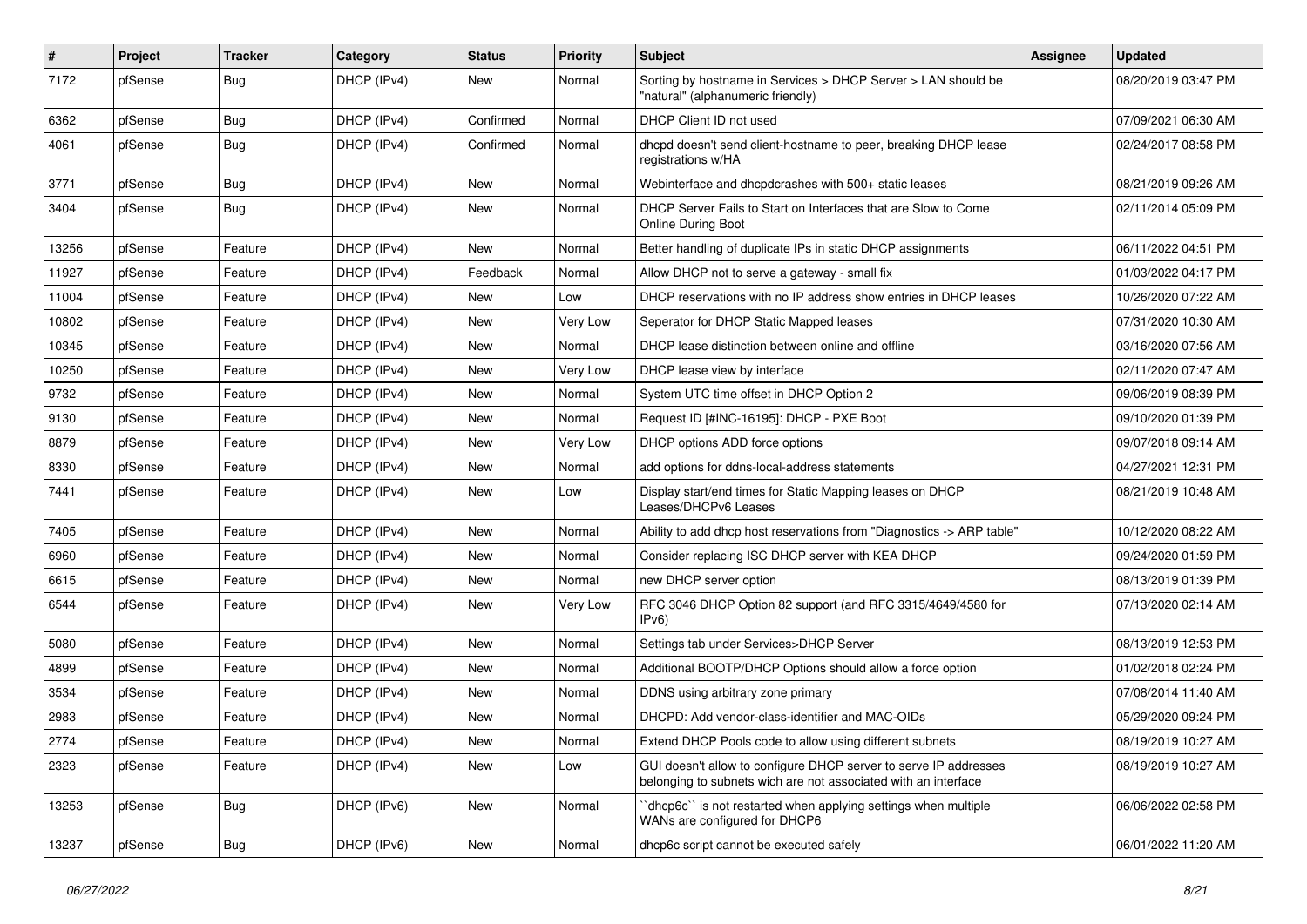| #     | Project | <b>Tracker</b> | Category          | <b>Status</b>                 | <b>Priority</b> | Subject                                                                                        | Assignee | <b>Updated</b>      |
|-------|---------|----------------|-------------------|-------------------------------|-----------------|------------------------------------------------------------------------------------------------|----------|---------------------|
| 12947 | pfSense | <b>Bug</b>     | DHCP (IPv6)       | <b>Pull Request</b><br>Review | Normal          | DHCP6 client does not take any action if the interface IPv6 address<br>changes during renewal  |          | 06/27/2022 07:31 AM |
| 12823 | pfSense | Bug            | DHCP (IPv6)       | New                           | Normal          | Multiple DHCP6 WAN connections PPPoE interface 'defached' status                               |          | 02/18/2022 05:39 AM |
| 10822 | pfSense | <b>Bug</b>     | DHCP (IPv6)       | New                           | Normal          | Deprecated IPv6 prefix won't be announced as deprecated to clients                             |          | 08/10/2020 09:23 AM |
| 10714 | pfSense | <b>Bug</b>     | DHCP (IPv6)       | New                           | Normal          | radvd only gives out the prefix of the "first" IPv6 address of an<br>interface                 |          | 10/06/2020 01:03 PM |
| 9136  | pfSense | Bug            | DHCP (IPv6)       | New                           | High            | IPv6 Tracking Interfaces Lose IPv6 Address in Certain Cases                                    |          | 04/21/2022 12:39 PM |
| 7821  | pfSense | Bug            | DHCP (IPv6)       | <b>New</b>                    | Normal          | GIF does not support broadcast                                                                 |          | 08/29/2017 10:50 AM |
| 7734  | pfSense | <b>Bug</b>     | DHCP (IPv6)       | New                           | Normal          | Using opton ia pd0 does not renew prefix and prefix get dropped                                |          | 07/31/2017 03:46 AM |
| 7138  | pfSense | <b>Bug</b>     | DHCP (IPv6)       | Assigned                      | Normal          | Pfsense wide dhcpv6 client doesn't recognise ifid statement                                    |          | 04/21/2022 12:39 PM |
| 6691  | pfSense | <b>Bug</b>     | DHCP (IPv6)       | New                           | Normal          | dhcp6c quits after only two tries if no response was received                                  |          | 12/07/2020 04:25 PM |
| 6051  | pfSense | Bug            | DHCP (IPv6)       | New                           | Normal          | DHCPv6 Client Failure for additional WAN Address causes<br>2-seconds-service-restart-loop      |          | 12/03/2020 01:08 AM |
| 13248 | pfSense | Regression     | DHCP (IPv6)       | New                           | Normal          | IPv6 Router Advertisements runs when config.xml does not contain<br>an entry for the interface |          | 06/05/2022 07:44 PM |
| 12581 | pfSense | Regression     | DHCP (IPv6)       | New                           | Normal          | CARP IPv6 assigned address does not get advertised to endpoints<br>with RADV                   |          | 12/16/2021 02:34 PM |
| 13296 | pfSense | Feature        | DHCP (IPv6)       | New                           | Normal          | Add support for DHCP6 OPTION_PD_EXCLUDE (RFC 6603)                                             |          | 06/24/2022 10:10 PM |
| 9575  | pfSense | Feature        | DHCP (IPv6)       | New                           | Very Low        | RFC 7078 - Distributing Address Selection Policy Using DHCPv6                                  |          | 08/14/2019 02:39 PM |
| 9536  | pfSense | Feature        | DHCP (IPv6)       | New                           | Normal          | Support dynamic prefix in DHCPv6 Server                                                        |          | 05/25/2022 04:27 AM |
| 6283  | pfSense | Feature        | DHCP (IPv6)       | New                           | Normal          | Register DHCPv6 leases with DNS resolver                                                       |          | 08/21/2019 10:48 AM |
| 5950  | pfSense | Feature        | DHCP (IPv6)       | New                           | Normal          | DHCPv6 Server support for PD of PD-obtained networks                                           |          | 03/04/2016 03:04 AM |
| 3185  | pfSense | Feature        | DHCP (IPv6)       | New                           | Normal          | Accommodate a DHCPv6 failover-like mechanism                                                   |          | 11/24/2017 10:44 AM |
| 12508 | pfSense | Bug            | <b>DHCP Relay</b> | New                           | Normal          | DHCP Relay over VPN                                                                            |          | 11/06/2021 11:25 AM |
| 11149 | pfSense | <b>Bug</b>     | <b>DHCP Relay</b> | New                           | Normal          | DHCP relay won't start with DHCP server behind gateway                                         |          | 03/22/2021 05:13 AM |
| 10715 | pfSense | <b>Bug</b>     | <b>DHCP Relay</b> | New                           | Normal          | DHCPv6 relay always uses the "first" IPv6 address of an interface                              |          | 06/29/2020 05:01 AM |
| 4680  | pfSense | Bug            | <b>DHCP Relay</b> | New                           | Normal          | DHCP relay does not work with DHCP server on other end of<br>OpenVPN tunnel                    |          | 05/05/2015 06:55 PM |
| 12120 | pfSense | Feature        | <b>DHCP Relay</b> | New                           | Normal          | Permit several sets of destination DHCP servers in DHCP relay                                  |          | 07/11/2021 05:41 PM |
| 9680  | pfSense | Feature        | <b>DHCP Relay</b> | New                           | Normal          | Seperate DHCP Server and relay per interface                                                   |          | 02/27/2020 10:47 AM |
| 12757 | pfSense | Bug            | Diagnostics       | <b>Pull Request</b><br>Review | Very Low        | Clean up /etc/inc/filter.inc use of pfctl -F                                                   |          | 05/17/2022 02:18 PM |
| 7848  | pfSense | Bug            | Diagnostics       | New                           | Low             | NDP Table Sort by Expiration Error                                                             |          | 08/26/2019 02:56 PM |
| 7590  | pfSense | <b>Bug</b>     | Diagnostics       | New                           | Normal          | diag_edit do not save when nothing to sae (in directory browse view)                           |          | 05/20/2017 05:04 PM |
| 7589  | pfSense | Bug            | Diagnostics       | New                           | Normal          | diag_edit.php old print_info_box                                                               |          | 05/20/2017 05:02 PM |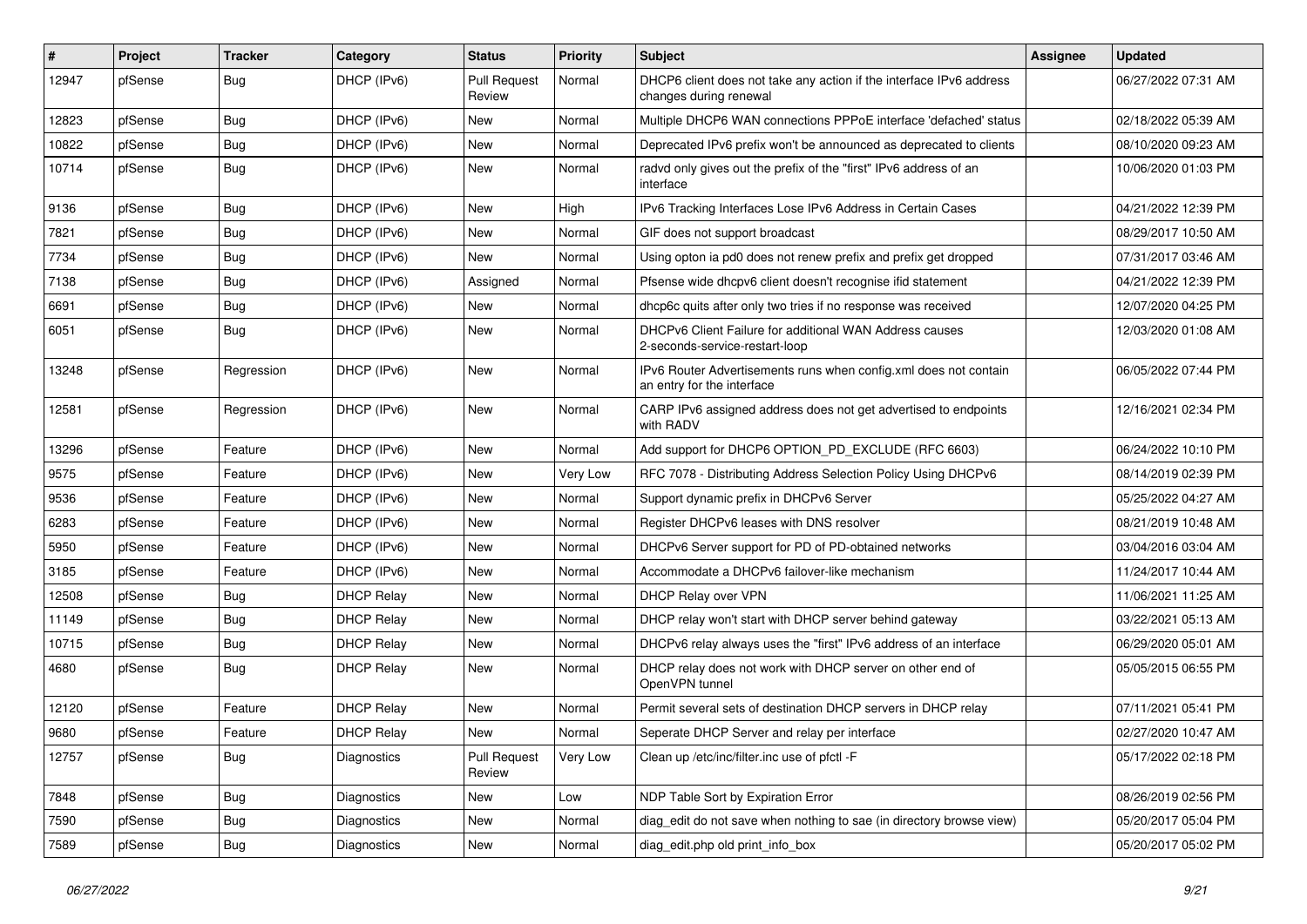| #     | Project      | <b>Tracker</b> | Category             | <b>Status</b> | <b>Priority</b> | Subject                                                                                                                       | <b>Assignee</b> | <b>Updated</b>      |
|-------|--------------|----------------|----------------------|---------------|-----------------|-------------------------------------------------------------------------------------------------------------------------------|-----------------|---------------------|
| 3796  | pfSense      | Bug            | <b>Diagnostics</b>   | Confirmed     | Normal          | States summary fails and is very slow with large state tables                                                                 |                 | 12/11/2021 08:03 PM |
| 12343 | pfSense      | Feature        | Diagnostics          | New           | Low             | Real time traffic monitoring                                                                                                  |                 | 09/06/2021 01:26 PM |
| 11856 | pfSense      | Feature        | <b>Diagnostics</b>   | New           | Normal          | Replace/add Alias or DNS names for known LAN addresses in the<br>State table                                                  |                 | 04/27/2021 08:01 AM |
| 9718  | pfSense      | Feature        | Diagnostics          | New           | Low             | Make diag_states_summary table sortable                                                                                       |                 | 10/06/2020 09:12 AM |
| 7459  | pfSense      | Feature        | Diagnostics          | New           | Low             | "Refresh" button for Diagnostics/Tables display                                                                               |                 | 08/21/2019 09:27 AM |
| 7442  | pfSense      | Feature        | Diagnostics          | New           | Low             | Suggestions for Diagnostics / ARP Table and Diagnostics / NDP<br>Table                                                        |                 | 08/21/2019 09:27 AM |
| 6804  | pfSense      | Feature        | <b>Diagnostics</b>   | New           | Very Low        | Add row counter into Diagnostics -> Edit File                                                                                 |                 | 08/20/2019 03:44 PM |
| 5556  | pfSense      | Feature        | Diagnostics          | New           | Normal          | No error when downloading non-existing file on Diagnostics/Execute                                                            |                 | 08/20/2019 03:43 PM |
| 4914  | pfSense      | Feature        | Diagnostics          | New           | Low             | <b>Packet Capture Settings</b>                                                                                                |                 | 08/20/2019 08:51 AM |
| 4456  | pfSense      | Feature        | Diagnostics          | New           | Normal          | Packet capture additional filtering options                                                                                   |                 | 08/20/2019 03:30 PM |
| 1656  | pfSense      | Feature        | <b>Diagnostics</b>   | New           | Normal          | Teach pfctl to kill states by port number                                                                                     |                 | 08/21/2019 09:55 AM |
| 12791 | pfSense Docs | New Content    | Diagnostics          | New           | Normal          | Diagnostic Information for Support (pfSense)                                                                                  |                 | 02/13/2022 08:49 PM |
| 12883 | pfSense Docs | Todo           | <b>DNS</b>           | New           | Normal          | Feedback on Services - DNS Resolver - Host Overrides                                                                          |                 | 02/28/2022 07:54 PM |
| 7329  | pfSense      | Bug            | <b>DNS Forwarder</b> | New           | Low             | <b>DHCP Not Updating DNS</b>                                                                                                  |                 | 01/21/2022 09:16 PM |
| 12139 | pfSense      | Feature        | <b>DNS Forwarder</b> | New           | Normal          | Add support in for specifying a DNSMASQ configuration file                                                                    |                 | 07/16/2021 09:45 PM |
| 2410  | pfSense      | Feature        | <b>DNS Forwarder</b> | New           | Normal          | Support name based aliasing via CNAMEs or some other<br>mechanism.                                                            |                 | 12/11/2012 09:56 PM |
| 13254 | pfSense      | Bug            | <b>DNS Resolver</b>  | <b>New</b>    | Normal          | DNS resolver does not update "unbound.conf" file during link down<br>events                                                   |                 | 06/08/2022 07:55 AM |
| 12612 | pfSense      | <b>Bug</b>     | <b>DNS Resolver</b>  | New           | Normal          | DNS Resolver is restarted during every "rc.newwanip" event                                                                    |                 | 06/03/2022 07:13 AM |
| 10624 | pfSense      | Bug            | <b>DNS Resolver</b>  | New           | Normal          | Unbound configuration memory leak with python module $+$ register<br>DHCP leases active                                       |                 | 02/26/2021 10:27 AM |
| 10342 | pfSense      | Bug            | <b>DNS Resolver</b>  | New           | Normal          | Unbound domain overrides stop resolving periodically. They only<br>resume after the service has been restarted.               |                 | 03/13/2020 10:35 AM |
| 10143 | pfSense      | Bug            | <b>DNS Resolver</b>  | New           | Normal          | System hostname DNS entry is assigned to the wrong IP on<br>multi-wan setups                                                  |                 | 12/31/2019 02:33 PM |
| 9654  | pfSense      | <b>Bug</b>     | <b>DNS Resolver</b>  | New           | Normal          | After reboot, the DNS resolver must be restarted before it will<br>advertise the ipv6 DNS address of the router.              |                 | 11/20/2020 03:12 AM |
| 9037  | pfSense      | <b>Bug</b>     | <b>DNS Resolver</b>  | New           | Normal          | Unbound not logging to syslog after reboot                                                                                    |                 | 10/12/2018 05:09 AM |
| 7152  | pfSense      | <b>Bug</b>     | <b>DNS Resolver</b>  | New           | Normal          | Unbound / DNS Resolver issue if "Register DHCP static mappings in<br>the DNS Resolver" set before wildcard DNS custom options |                 | 12/18/2021 04:59 PM |
| 7096  | pfSense      | Bug            | <b>DNS Resolver</b>  | Feedback      | Normal          | Unbound fails to start on boot if specific network devices are<br>configured in the "Network Interfaces"                      |                 | 11/22/2021 08:59 AM |
| 6430  | pfSense      | <b>Bug</b>     | <b>DNS Resolver</b>  | Confirmed     | Low             | pfsense should sanity-check hostnames when copying from<br>dhcpd.leases to /etc/hosts                                         |                 | 08/13/2019 01:23 PM |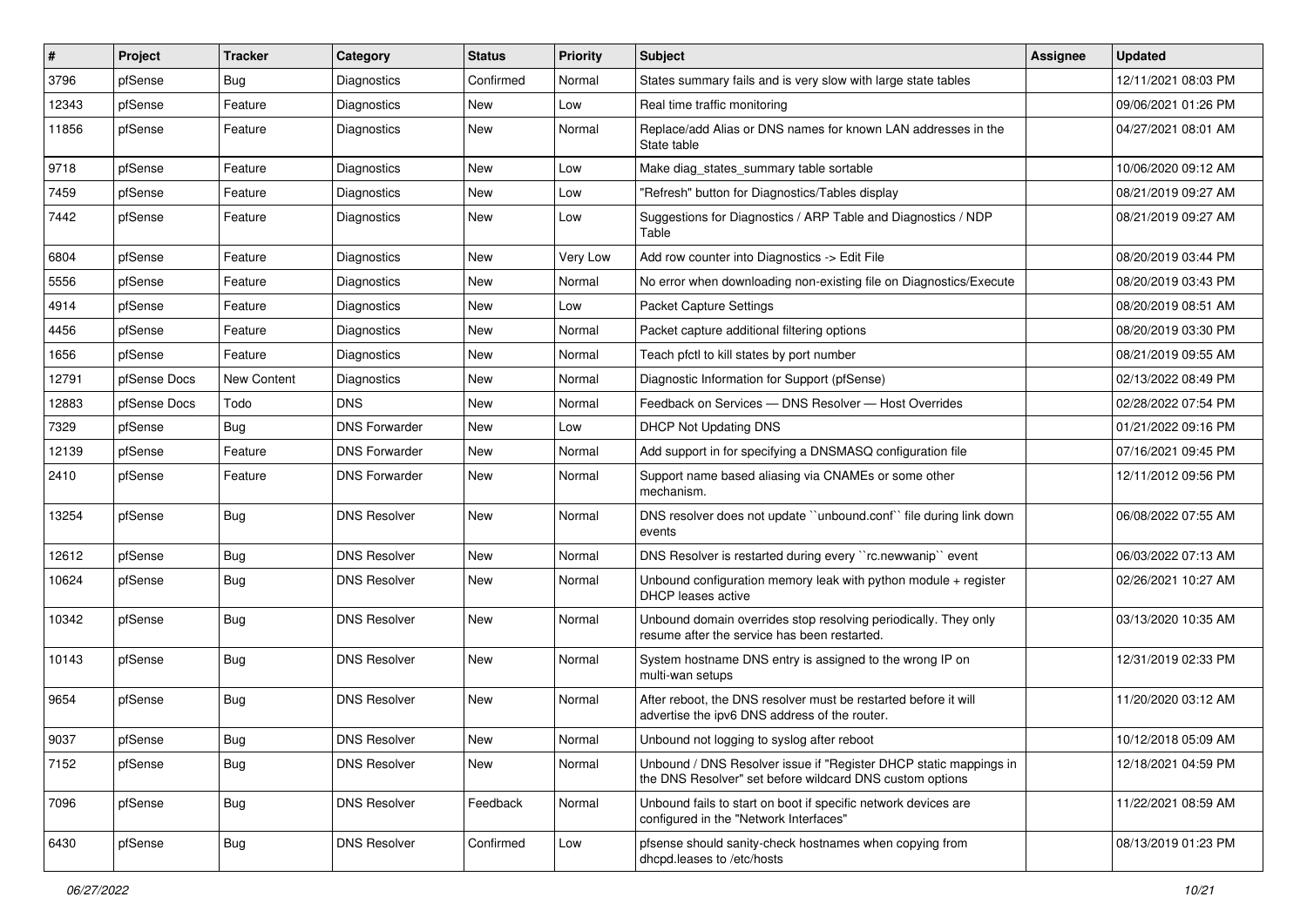| $\vert$ # | Project | <b>Tracker</b> | Category            | <b>Status</b> | <b>Priority</b> | <b>Subject</b>                                                                                                      | Assignee | <b>Updated</b>      |
|-----------|---------|----------------|---------------------|---------------|-----------------|---------------------------------------------------------------------------------------------------------------------|----------|---------------------|
| 5413      | pfSense | Bug            | <b>DNS Resolver</b> | Confirmed     | High            | Incorrect Handling of Unbound Resolver [service restarts, cache loss,<br>DNS service interruption]                  |          | 06/19/2022 11:11 PM |
| 12551     | pfSense | Feature        | <b>DNS Resolver</b> | <b>New</b>    | Low             | Add ability to set DNS resolver search domain list                                                                  |          | 12/01/2021 11:18 AM |
| 11921     | pfSense | Feature        | <b>DNS Resolver</b> | <b>New</b>    | Very Low        | Feature Request: Compile unbound with EDNS Client Subnet (ECS)<br>module (--enable-subnet)                          |          | 05/14/2021 07:29 AM |
| 9436      | pfSense | Feature        | <b>DNS Resolver</b> | New           | Normal          | Unbound: enable dnstap support                                                                                      |          | 03/27/2019 07:54 PM |
| 8236      | pfSense | Feature        | <b>DNS Resolver</b> | <b>New</b>    | Normal          | Ability to configure "forward-first" and "forward-host" options for more<br>robust domain overrides in DNS Resolver |          | 12/26/2017 01:26 AM |
| 7852      | pfSense | Feature        | <b>DNS Resolver</b> | <b>New</b>    | Normal          | Add views support to Unbound GUI                                                                                    |          | 09/11/2017 12:26 PM |
| 7495      | pfSense | Feature        | <b>DNS Resolver</b> | <b>New</b>    | Low             | Ability to set TTL for local for Unbound host overrides and dhcp<br>leases                                          |          | 03/06/2018 09:46 AM |
| 6103      | pfSense | Feature        | <b>DNS Resolver</b> | <b>New</b>    | Normal          | DNS Resolver Outgoing Interfaces should be able to use Gateway<br>Groups                                            |          | 10/21/2019 08:02 AM |
| 4798      | pfSense | Feature        | <b>DNS Resolver</b> | New           | Normal          | Make host and domain overrides available to both DNS Resolver and<br><b>DNS Forwarder</b>                           |          | 06/29/2015 02:14 AM |
| 13167     | pfSense | <b>Bug</b>     | Dynamic DNS         | <b>New</b>    | Normal          | phpDynDNS: DigitalOcean ddns update fails (bad request, invalid<br>character '-' in request id)                     |          | 06/16/2022 09:30 PM |
| 12877     | pfSense | Bug            | Dynamic DNS         | Feedback      | Normal          | Cloudflare DynDNS fails to update more than two addresses                                                           |          | 05/29/2022 06:56 PM |
| 11177     | pfSense | Bug            | Dynamic DNS         | New           | Normal          | DDNSv6 not using Check IP Services                                                                                  |          | 12/21/2020 05:02 AM |
| 11147     | pfSense | <b>Bug</b>     | Dynamic DNS         | New           | Normal          | Domeneshop DynDNS IPv4 and IPv6                                                                                     |          | 12/09/2020 11:47 PM |
| 10000     | pfSense | Bug            | Dynamic DNS         | New           | Normal          | Azure Dynamic DNS A and AAAA Records for Apex Zone                                                                  |          | 03/31/2020 09:03 AM |
| 9805      | pfSense | Bug            | Dynamic DNS         | New           | Normal          | dynDNS cloudflare multiple entries                                                                                  |          | 10/02/2019 04:51 PM |
| 9664      | pfSense | Bug            | Dynamic DNS         | New           | Normal          | DynDNS and Dual-wan problem with CloudFlare (works with No-Ip)                                                      |          | 08/03/2019 10:00 AM |
| 9504      | pfSense | Bug            | Dynamic DNS         | <b>New</b>    | Normal          | Multiple Dynamic DNS update notifications for the same interface,<br>not differentiated by the hostname             |          | 05/07/2019 07:46 AM |
| 8500      | pfSense | <b>Bug</b>     | Dynamic DNS         | <b>New</b>    | Low             | Incorrect categorization of status/info messages from phpDynDNS                                                     |          | 08/16/2019 12:50 PM |
| 8432      | pfSense | Bug            | Dynamic DNS         | <b>New</b>    | Normal          | Dynamic DNS Client gives an error that it can't find IPv6 address<br>when WAN interface is a LAGG                   |          | 09/17/2020 05:23 AM |
| 8406      | pfSense | <b>Bug</b>     | Dynamic DNS         | New           | Normal          | DDNS IPV6 Cloudflare Client does not detect PPOE address                                                            |          | 03/31/2018 11:56 AM |
| 12848     | pfSense | Feature        | Dynamic DNS         | New           | Normal          | Evaluation of the DynDNS "Result Match" string                                                                      |          | 02/22/2022 02:01 AM |
| 12602     | pfSense | Feature        | Dynamic DNS         | New           | Normal          | DHCPv6 should allow DDNS Client updates for hosts                                                                   |          | 12/15/2021 11:00 AM |
| 11084     | pfSense | Feature        | Dynamic DNS         | New           | Normal          | Dynamic DNS include option to specify virtual IP addresses                                                          |          | 11/19/2020 01:26 PM |
| 10962     | pfSense | Feature        | Dynamic DNS         | New           | Normal          | Add Cpanel support for Dynamic DNS Clients                                                                          |          | 12/28/2020 01:56 PM |
| 9063      | pfSense | Feature        | Dynamic DNS         | New           | Normal          | Allow dynamic DNS client entry to specify which Check IP service to<br>use                                          |          | 10/24/2018 11:53 AM |
| 7718      | pfSense | Feature        | Dynamic DNS         | New           | Very Low        | Hostname for Custom DynDNS Updater.                                                                                 |          | 07/24/2017 10:05 AM |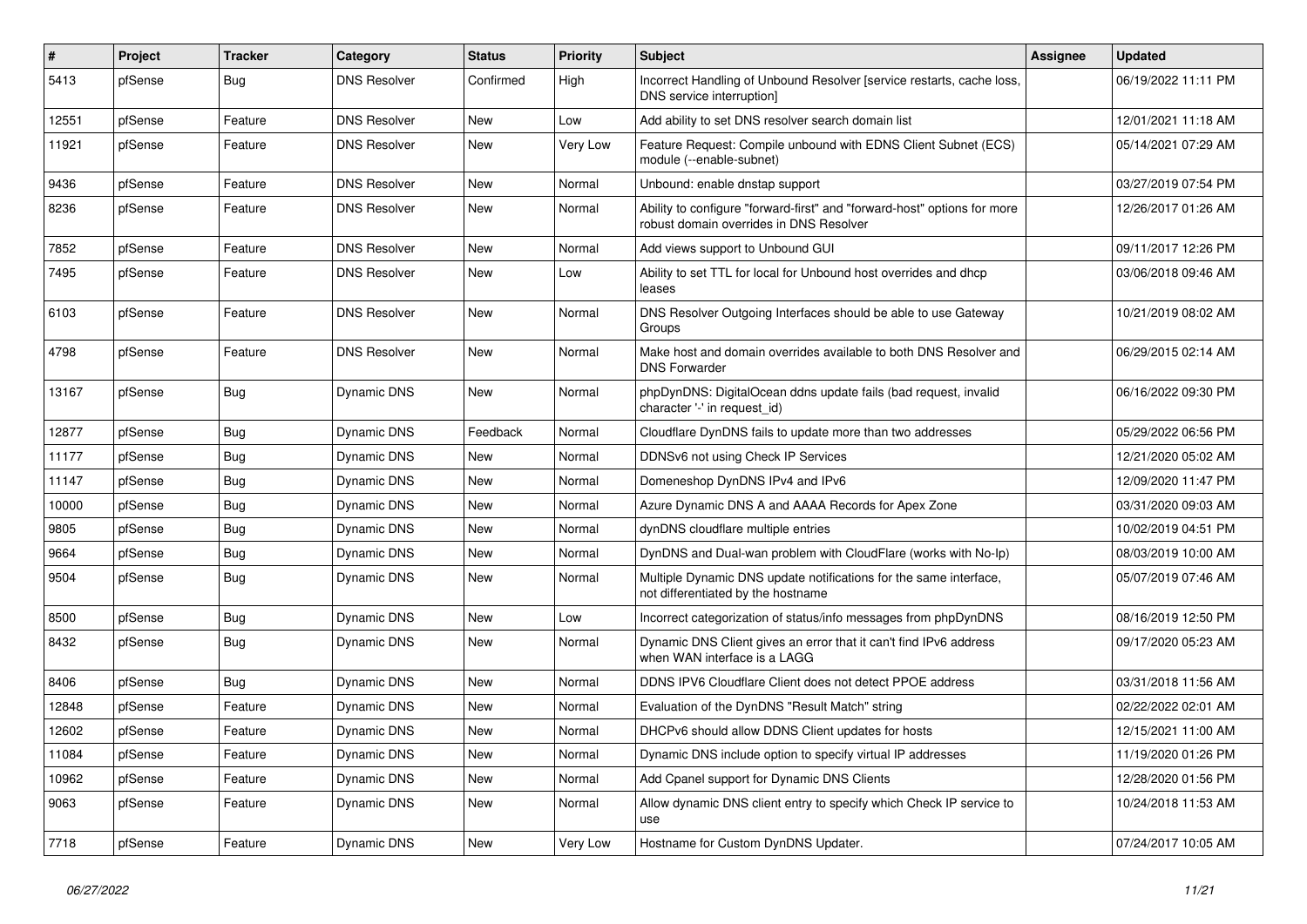| #     | Project             | <b>Tracker</b> | Category              | <b>Status</b>                 | <b>Priority</b> | Subject                                                                                                                                                                 | Assignee | <b>Updated</b>      |
|-------|---------------------|----------------|-----------------------|-------------------------------|-----------------|-------------------------------------------------------------------------------------------------------------------------------------------------------------------------|----------|---------------------|
| 7418  | pfSense             | Feature        | Dynamic DNS           | New                           | Normal          | Dynamic dns should be sorted interface name                                                                                                                             |          | 08/21/2019 08:58 AM |
| 7292  | pfSense             | Feature        | Dynamic DNS           | New                           | Normal          | DynamicDNS configuration does not sync to HA secondary                                                                                                                  |          | 02/21/2017 04:56 PM |
| 12063 | pfSense Docs        | Todo           | Dynamic DNS           | New                           | Normal          | Feedback on Services - Dynamic DNS - Configuring RFC 2136<br>Dynamic DNS updates                                                                                        |          | 06/18/2021 06:24 PM |
| 11235 | pfSense<br>Packages | Bug            | Filer                 | New                           | Normal          | Filer run script when "state" unchanged                                                                                                                                 |          | 01/08/2021 07:24 AM |
| 10426 | pfSense<br>Packages | <b>Bug</b>     | Filer                 | Feedback                      | Normal          | Filer must validate that File name is unig                                                                                                                              |          | 04/20/2022 11:02 AM |
| 11178 | pfSense<br>Packages | Feature        | Filer                 | <b>New</b>                    | Normal          | Filer do not ask what to do with previous filename                                                                                                                      |          | 12/31/2020 02:45 AM |
| 13067 | pfSense             | <b>Bug</b>     | <b>FilterDNS</b>      | <b>New</b>                    | Normal          | filterdns resolve interval is twice the intended value                                                                                                                  |          | 04/17/2022 07:45 PM |
| 12770 | pfSense Docs        | Todo           | <b>Firewall Rules</b> | <b>Pull Request</b><br>Review | Normal          | Feedback on Firewall - Configuring firewall rules                                                                                                                       |          | 06/27/2022 07:42 AM |
| 12268 | pfSense Docs        | Todo           | <b>Firewall Rules</b> | New                           | Normal          | Feedback on Firewall - Aliases                                                                                                                                          |          | 08/17/2021 12:55 AM |
| 12740 | pfSense             | Bug            | FreeBSD               | Incomplete                    | Normal          | panic: esp_input_cb: Unexpected address family                                                                                                                          |          | 01/27/2022 01:19 PM |
| 11184 | pfSense             | <b>Bug</b>     | FreeBSD               | New                           | Normal          | PF: State policy cannot be configurable                                                                                                                                 |          | 02/09/2021 02:43 AM |
| 12982 | pfSense<br>Packages | <b>Bug</b>     | FreeRADIUS            | New                           | Normal          | FreeRadius RadReply table entries missing from pf                                                                                                                       |          | 06/19/2022 05:38 PM |
| 12742 | pfSense<br>Packages | <b>Bug</b>     | FreeRADIUS            | Feedback                      | Normal          | freeRADIUS virtual-server-default: modules dailycounter,<br>monthlycounter, noresetcounter, expire on login in authorize section<br>prevent virtual server from loading |          | 03/01/2022 12:45 PM |
| 12286 | pfSense<br>Packages | <b>Bug</b>     | FreeRADIUS            | New                           | Normal          | Add support for ntlm_auth in LDAP                                                                                                                                       |          | 08/20/2021 08:27 AM |
| 12126 | pfSense<br>Packages | <b>Bug</b>     | FreeRADIUS            | <b>New</b>                    | Normal          | freeradius3 0.15.7_31                                                                                                                                                   |          | 10/11/2021 08:21 AM |
| 11980 | pfSense<br>Packages | <b>Bug</b>     | FreeRADIUS            | Feedback                      | Normal          | EAP does not work with SQL backend                                                                                                                                      |          | 07/21/2021 07:24 AM |
| 11802 | pfSense<br>Packages | <b>Bug</b>     | FreeRADIUS            | New                           | Normal          | FreeRADIUS sync                                                                                                                                                         |          | 05/10/2021 04:18 AM |
| 10695 | pfSense<br>Packages | <b>Bug</b>     | FreeRADIUS            | New                           | Normal          | FreeRadius Accounting skipping MBs after reboot due to power down                                                                                                       |          | 06/24/2020 04:49 AM |
| 8589  | pfSense<br>Packages | <b>Bug</b>     | FreeRADIUS            | New                           | Normal          | FreeRadius 0.15.5 2 ignoring tunnelled-reply=no                                                                                                                         |          | 02/18/2019 03:40 PM |
| 8513  | pfSense<br>Packages | Bug            | FreeRADIUS            | New                           | High            | Freeradius 3.x Idap problem                                                                                                                                             |          | 02/18/2019 05:22 PM |
| 8264  | pfSense<br>Packages | <b>Bug</b>     | FreeRADIUS            | New                           | Normal          | Radiusd restart on WAN change results in freeradius not running<br>(and possible solution)                                                                              |          | 04/21/2022 12:39 PM |
| 8251  | pfSense<br>Packages | Bug            | FreeRADIUS            | Feedback                      | Normal          | Captiveportal + FreeRadius "Last activity" resets to Session start                                                                                                      |          | 08/13/2019 11:10 AM |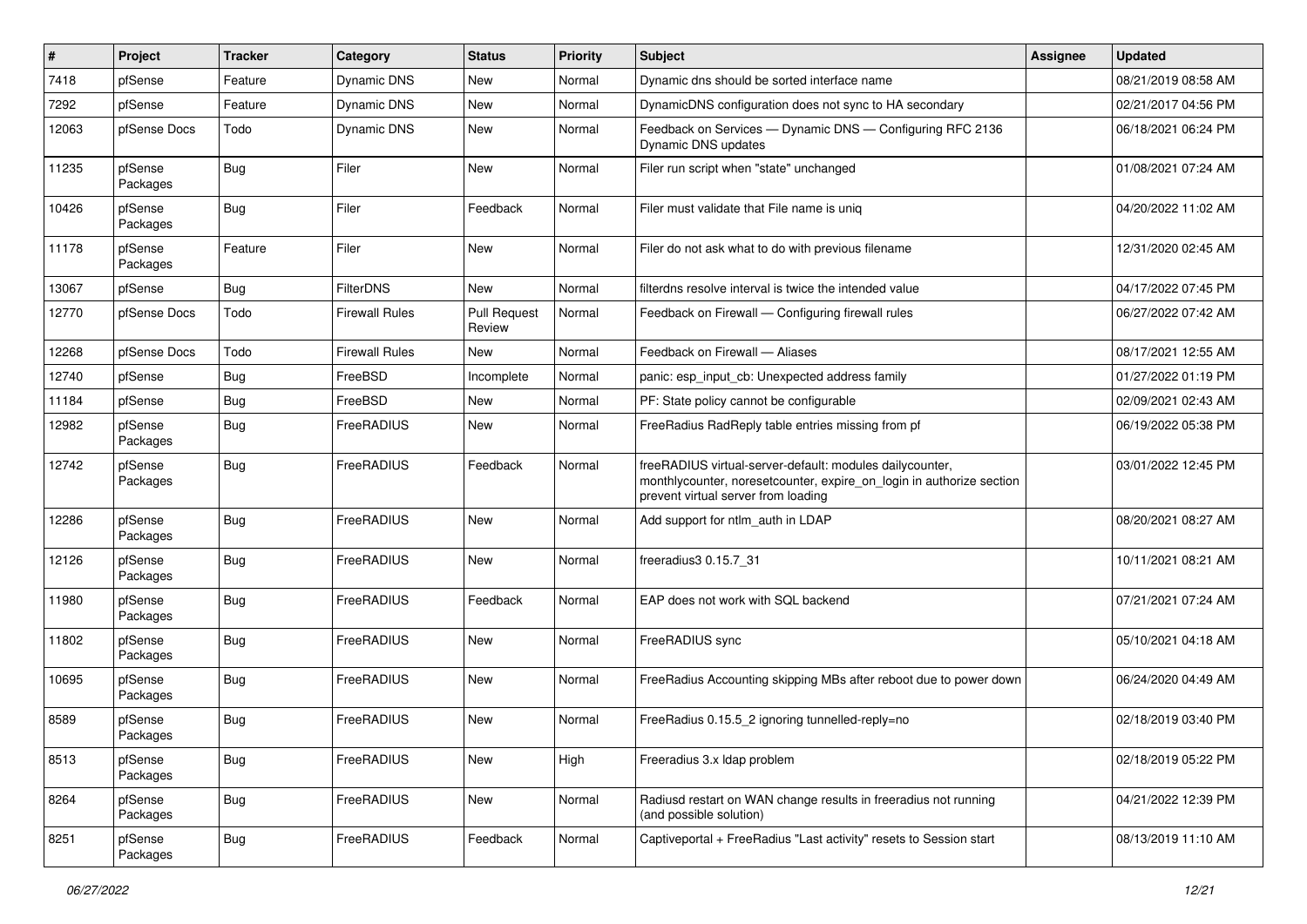| #     | Project             | <b>Tracker</b> | Category   | <b>Status</b> | <b>Priority</b> | Subject                                                          | <b>Assignee</b> | <b>Updated</b>      |
|-------|---------------------|----------------|------------|---------------|-----------------|------------------------------------------------------------------|-----------------|---------------------|
| 7403  | pfSense<br>Packages | Bug            | FreeRADIUS | New           | Normal          | Captive Portal + freeradius2 + MySQL problems with German Umlaut |                 | 03/17/2017 09:12 AM |
| 11534 | pfSense<br>Packages | Regression     | FreeRADIUS | New           | High            | FreeRADIUS EAP anonymous connection forbidden out-of-tunnel      |                 | 07/14/2021 02:32 AM |
| 11138 | pfSense<br>Packages | Feature        | FreeRADIUS | New           | Normal          | new WebGUI checkboxes needed                                     |                 | 12/07/2020 08:28 AM |
| 11026 | pfSense<br>Packages | Feature        | FreeRADIUS | New           | Low             | Feedback on Packages - FreeRADIUS package                        |                 | 11/02/2020 07:21 AM |
| 10377 | pfSense<br>Packages | Feature        | FreeRADIUS | New           | Very Low        | Allow usage of TOTP (Google-Authenticator) without PIN           |                 | 03/30/2020 11:43 AM |
| 10297 | pfSense<br>Packages | Feature        | FreeRADIUS | Assigned      | Normal          | IPv6 user attributes                                             |                 | 04/21/2022 12:39 PM |
| 9704  | pfSense<br>Packages | Feature        | FreeRADIUS | New           | Normal          | Enable filter_username                                           |                 | 08/27/2019 12:07 PM |
| 8836  | pfSense<br>Packages | Feature        | FreeRADIUS | New           | Normal          | Define Idap group vlan assignment in users file                  |                 | 08/26/2018 07:53 AM |
| 8769  | pfSense<br>Packages | Feature        | FreeRADIUS | New           | Normal          | Allow FreeRADIUS users to change their own Passwords and Pins    |                 | 10/11/2018 11:34 AM |
| 8224  | pfSense<br>Packages | Feature        | FreeRADIUS | New           | Normal          | Add "OU" field to FreeRADIUS page                                |                 | 02/21/2018 12:53 AM |
| 8161  | pfSense<br>Packages | Feature        | FreeRADIUS | New           | Very Low        | Add virtual server support to FreeRadius                         |                 | 12/05/2017 01:57 PM |
| 8031  | pfSense<br>Packages | Feature        | FreeRADIUS | New           | Normal          | FreeRADIUS copy entry function                                   |                 | 08/16/2019 01:01 PM |
| 7608  | pfSense<br>Packages | Feature        | FreeRADIUS | New           | Very Low        | Captive Portal amount of traffic Account + Free Radius+Mysql     |                 | 05/28/2017 09:08 AM |
| 4506  | pfSense<br>Packages | Feature        | FreeRADIUS | New           | Normal          | FreeRADIUS groups/hunt groups                                    |                 | 03/10/2015 08:51 PM |
| 12951 | pfSense<br>Packages | <b>Bug</b>     | <b>FRR</b> | Feedback      | Normal          | FRR cannot remove IPv6 routes                                    |                 | 03/22/2022 09:24 PM |
| 12751 | pfSense<br>Packages | <b>Bug</b>     | <b>FRR</b> | New           | Normal          | Improve FRR route restoration after gateway events               |                 | 02/06/2022 11:07 PM |
| 12084 | pfSense<br>Packages | <b>Bug</b>     | <b>FRR</b> | <b>New</b>    | Normal          | libfrr.so.0 error on SG-1100                                     |                 | 06/26/2021 08:22 AM |
| 11936 | pfSense<br>Packages | <b>Bug</b>     | <b>FRR</b> | Incomplete    | High            | FRR does not connect BGP when using password                     |                 | 05/19/2021 08:12 AM |
| 11841 | pfSense<br>Packages | <b>Bug</b>     | <b>FRR</b> | New           | Normal          | FRR access lists default bahavior changed to permit by default   |                 | 04/22/2021 09:52 AM |
| 11835 | pfSense<br>Packages | <b>Bug</b>     | <b>FRR</b> | New           | Normal          | FRR OSPF redistributed connected routes disappearing             |                 | 04/22/2021 07:11 AM |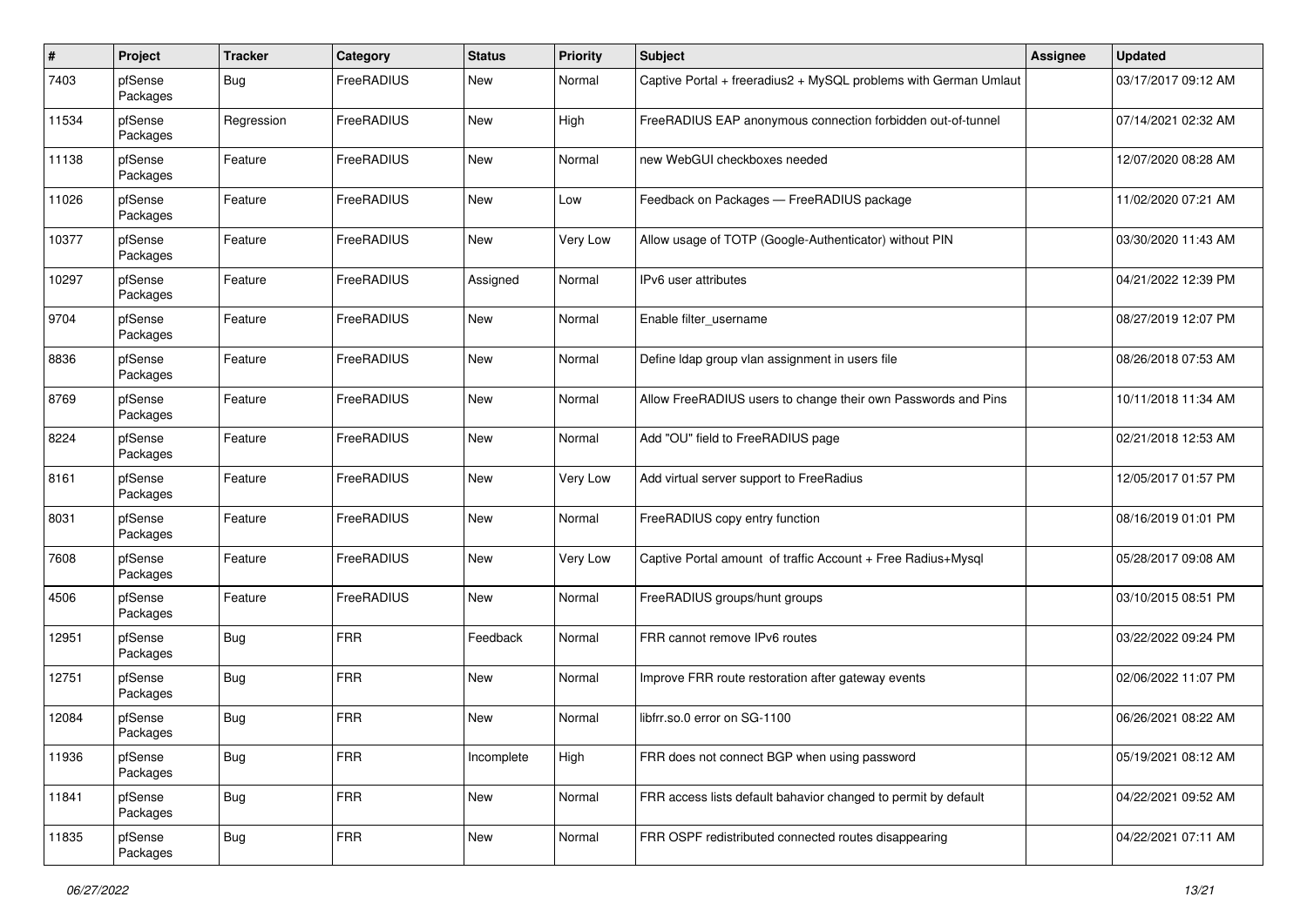| $\vert$ # | <b>Project</b>      | <b>Tracker</b> | Category           | <b>Status</b>                 | <b>Priority</b> | <b>Subject</b>                                                                                                                                                     | <b>Assignee</b> | <b>Updated</b>      |
|-----------|---------------------|----------------|--------------------|-------------------------------|-----------------|--------------------------------------------------------------------------------------------------------------------------------------------------------------------|-----------------|---------------------|
| 11650     | pfSense<br>Packages | Bug            | <b>FRR</b>         | <b>New</b>                    | <b>Very Low</b> | FRR configuration broken on restore of manually edited FRR config<br>sections                                                                                      |                 | 03/10/2021 08:50 AM |
| 11377     | pfSense<br>Packages | Bug            | <b>FRR</b>         | <b>Pull Request</b><br>Review | Normal          | <b>FRR</b> deinstall                                                                                                                                               |                 | 03/10/2021 08:21 AM |
| 11158     | pfSense<br>Packages | <b>Bug</b>     | <b>FRR</b>         | <b>New</b>                    | High            | <b>FRR Prefix Lists</b>                                                                                                                                            |                 | 12/30/2020 04:55 PM |
| 10935     | pfSense<br>Packages | <b>Bug</b>     | <b>FRR</b>         | <b>New</b>                    | Normal          | FRR 0.6.7-6 - BGPD service recycled IPv6 without Route Map                                                                                                         |                 | 12/30/2020 05:00 PM |
| 10516     | pfSense<br>Packages | <b>Bug</b>     | <b>FRR</b>         | <b>New</b>                    | Normal          | <b>FRR Access list</b>                                                                                                                                             |                 | 12/06/2020 11:02 PM |
| 10503     | pfSense<br>Packages | <b>Bug</b>     | <b>FRR</b>         | New                           | Normal          | Flapping any GW in multi-WAN influences restating all IPsec tunnels<br>in FRR which leads to dropping all IPsec VTI static routes and related<br><b>BGP</b> issues |                 | 05/08/2020 07:51 PM |
| 12889     | pfSense<br>Packages | Feature        | <b>FRR</b>         | <b>New</b>                    | Normal          | FRR GUI add set ipv6 next-hop global                                                                                                                               |                 | 03/02/2022 06:10 AM |
| 11963     | pfSense<br>Packages | Feature        | <b>FRR</b>         | <b>New</b>                    | Normal          | Dynamically change OSPF interface costs on selected interfaces on<br><b>CARP</b> event                                                                             |                 | 05/26/2021 04:13 AM |
| 11837     | pfSense<br>Packages | Feature        | <b>FRR</b>         | New                           | Low             | Increase field length of FRR Networks in Access Lists and Prefix<br>Lists                                                                                          |                 | 04/22/2021 07:10 AM |
| 11823     | pfSense<br>Packages | Feature        | <b>FRR</b>         | <b>New</b>                    | Normal          | Route handling enhancements                                                                                                                                        |                 | 04/19/2021 06:23 PM |
| 11703     | pfSense<br>Packages | Feature        | <b>FRR</b>         | New                           | Normal          | add Krill and Routinator support BGP RPKI                                                                                                                          |                 | 03/18/2021 07:47 PM |
| 10358     | pfSense<br>Packages | Feature        | <b>FRR</b>         | New                           | Very Low        | Stage FRR Configuration Changes                                                                                                                                    |                 | 03/19/2020 06:48 AM |
| 13295     | pfSense             | <b>Bug</b>     | Gateway Monitoring | <b>Pull Request</b><br>Review | Normal          | Incorrect function parameters for "get_dpinger_status()" call in<br>`qwlb.inc``                                                                                    |                 | 06/24/2022 07:25 AM |
| 13076     | pfSense             | <b>Bug</b>     | Gateway Monitoring | New                           | Normal          | Marking a gateway as down does not affect IPsec entries using<br>gateway groups                                                                                    |                 | 06/03/2022 10:32 AM |
| 11960     | pfSense             | Bug            | Gateway Monitoring | Feedback                      | Normal          | Gateway Monitoring Traffic Goes Out Default Gateway                                                                                                                |                 | 12/20/2021 05:43 AM |
| 13242     | pfSense             | Feature        | Gateway Monitoring | New                           | Normal          | Enhancements to static route creation/deletion for dpinger monitor<br>IPs                                                                                          |                 | 06/03/2022 11:20 AM |
| 7671      | pfSense             | Feature        | Gateway Monitoring | New                           | Normal          | Gateway Monitoring Via Custom Script or Telnet.                                                                                                                    |                 | 09/18/2020 02:59 PM |
| 3859      | pfSense             | Feature        | Gateway Monitoring | New                           | Low             | Make it possible to set the source IP address for gateway monitoring                                                                                               |                 | 11/06/2016 10:12 PM |
| 12857     | pfSense             | <b>Bug</b>     | Gateways           | New                           | Normal          | Firewall gateway goes away when making changes to Bridge0 device                                                                                                   |                 | 02/27/2022 11:20 AM |
| 12764     | pfSense             | <b>Bug</b>     | Gateways           | New                           | Normal          | VTI gateway status is pending after assigning the VTI interface                                                                                                    |                 | 02/07/2022 05:41 AM |
| 12632     | pfSense             | <b>Bug</b>     | Gateways           | <b>New</b>                    | High            | Assigning a /30 WAN IP address at the console does not save the<br>gateway correctly                                                                               |                 | 05/17/2022 02:28 PM |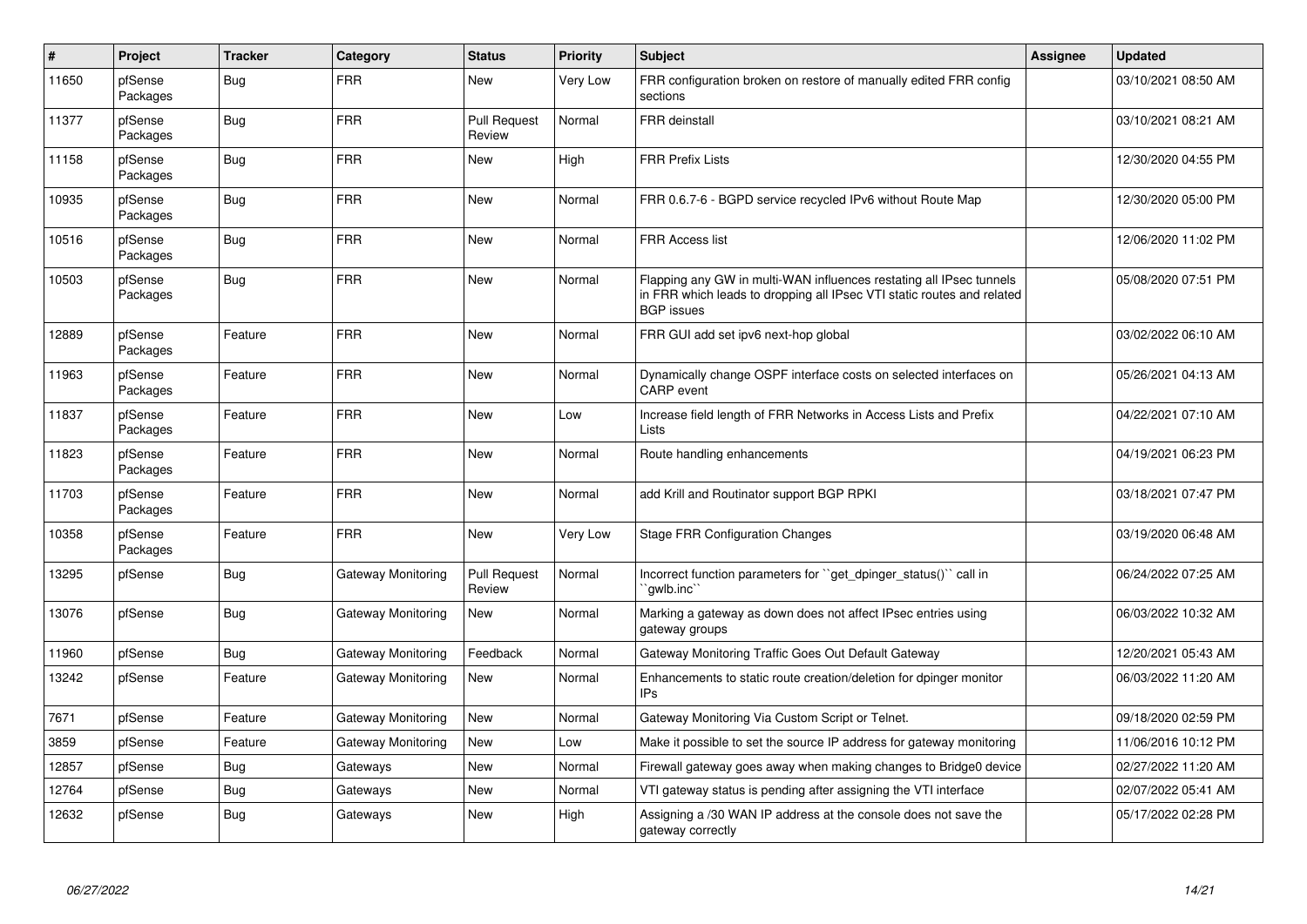| $\sharp$ | Project             | <b>Tracker</b> | Category | <b>Status</b> | <b>Priority</b> | Subject                                                                                     | Assignee | <b>Updated</b>      |
|----------|---------------------|----------------|----------|---------------|-----------------|---------------------------------------------------------------------------------------------|----------|---------------------|
| 9650     | pfSense             | Bug            | Gateways | New           | Normal          | IPv6 connection drops (ir-)regular on Kabelvodafone (German cable<br>ISP)                   |          | 07/27/2019 07:14 AM |
| 8846     | pfSense             | <b>Bug</b>     | Gateways | New           | Low             | Misleading gateway error message adding/editing static routes using<br>a disabled interface |          | 08/21/2019 11:29 AM |
| 8343     | pfSense             | <b>Bug</b>     | Gateways | New           | Normal          | Gateway Routes (Default Routes) not removed in Kernel when<br>removed from GUI              |          | 05/14/2020 01:22 AM |
| 13294    | pfSense             | Feature        | Gateways | New           | Low             | Change gateway name                                                                         |          | 06/22/2022 06:07 PM |
| 12077    | pfSense             | Feature        | Gateways | New           | Normal          | Allow stick-connections per gateway group                                                   |          | 06/24/2021 08:45 AM |
| 11213    | pfSense             | Feature        | Gateways | New           | Low             | Option to mark gateway as down directly from Table                                          |          | 01/03/2021 07:09 AM |
| 8743     | pfSense             | Todo           | Gateways | New           | Low             | Gateway Groups page should list gateways in tier order                                      |          | 08/14/2019 12:16 PM |
| 12214    | pfSense Docs        | Todo           | General  | New           | Low             | Connect to WebGui.                                                                          |          | 08/05/2021 04:39 AM |
| 12570    | pfSense Docs        | Correction     | General  | New           | Normal          | Active appliance list missing 6100                                                          |          | 12/06/2021 11:41 AM |
| 12805    | pfSense Docs        | New Content    | General  | New           | Very Low        | Add documentation about what triggers a notfication                                         |          | 02/15/2022 05:10 PM |
| 12804    | pfSense Docs        | New Content    | General  | New           | Very Low        | Create Slack documentation                                                                  |          | 02/15/2022 04:59 PM |
| 13098    | pfSense<br>Packages | <b>Bug</b>     | haproxy  | Feedback      | Low             | HAProxy Virtual IP broken link under Frontend setup                                         |          | 04/27/2022 08:35 AM |
| 13022    | pfSense<br>Packages | <b>Bug</b>     | haproxy  | Feedback      | Normal          | HAProxy - Sub Frontends ignore Client verification CA certificates                          |          | 04/06/2022 12:55 PM |
| 11036    | pfSense<br>Packages | <b>Bug</b>     | haproxy  | New           | Normal          | <b>HAproxy ACL</b>                                                                          |          | 02/11/2022 11:27 AM |
| 11000    | pfSense<br>Packages | <b>Bug</b>     | haproxy  | <b>New</b>    | Very Low        | haproxy deprecated trick suggested                                                          |          | 12/23/2020 02:55 PM |
| 10936    | pfSense<br>Packages | <b>Bug</b>     | haproxy  | Feedback      | Normal          | both haproxy/haproxy-devel non-existent option lb-agent-chk                                 |          | 04/21/2022 12:40 PM |
| 9500     | pfSense<br>Packages | <b>Bug</b>     | haproxy  | New           | Normal          | HAproxy does not delete non-applicable action config                                        |          | 01/18/2022 06:28 AM |
| 9261     | pfSense<br>Packages | <b>Bug</b>     | haproxy  | New           | Normal          | haproxy GUI failure                                                                         |          | 01/08/2019 12:41 PM |
| 9247     | pfSense<br>Packages | Bug            | haproxy  | New           | Low             | HAProxy multiple server selection on stats pages doesn't work                               |          | 01/02/2019 04:44 PM |
| 8902     | pfSense<br>Packages | <b>Bug</b>     | haproxy  | New           | Normal          | HAproxy package not use custom DNS for lookup on apply new<br>config                        |          | 09/16/2018 08:16 AM |
| 8438     | pfSense<br>Packages | <b>Bug</b>     | haproxy  | New           | High            | haproxy: can't use ACL for cert with http-response actions                                  |          | 05/24/2018 01:12 PM |
| 8213     | pfSense<br>Packages | Bug            | haproxy  | New           | Normal          | acl src file not populated from alias                                                       |          | 12/21/2017 02:02 PM |
| 7462     | pfSense<br>Packages | Bug            | haproxy  | New           | Normal          | HAproxy not rebinding properly after WAN DHCP IP change                                     |          | 01/11/2018 09:15 AM |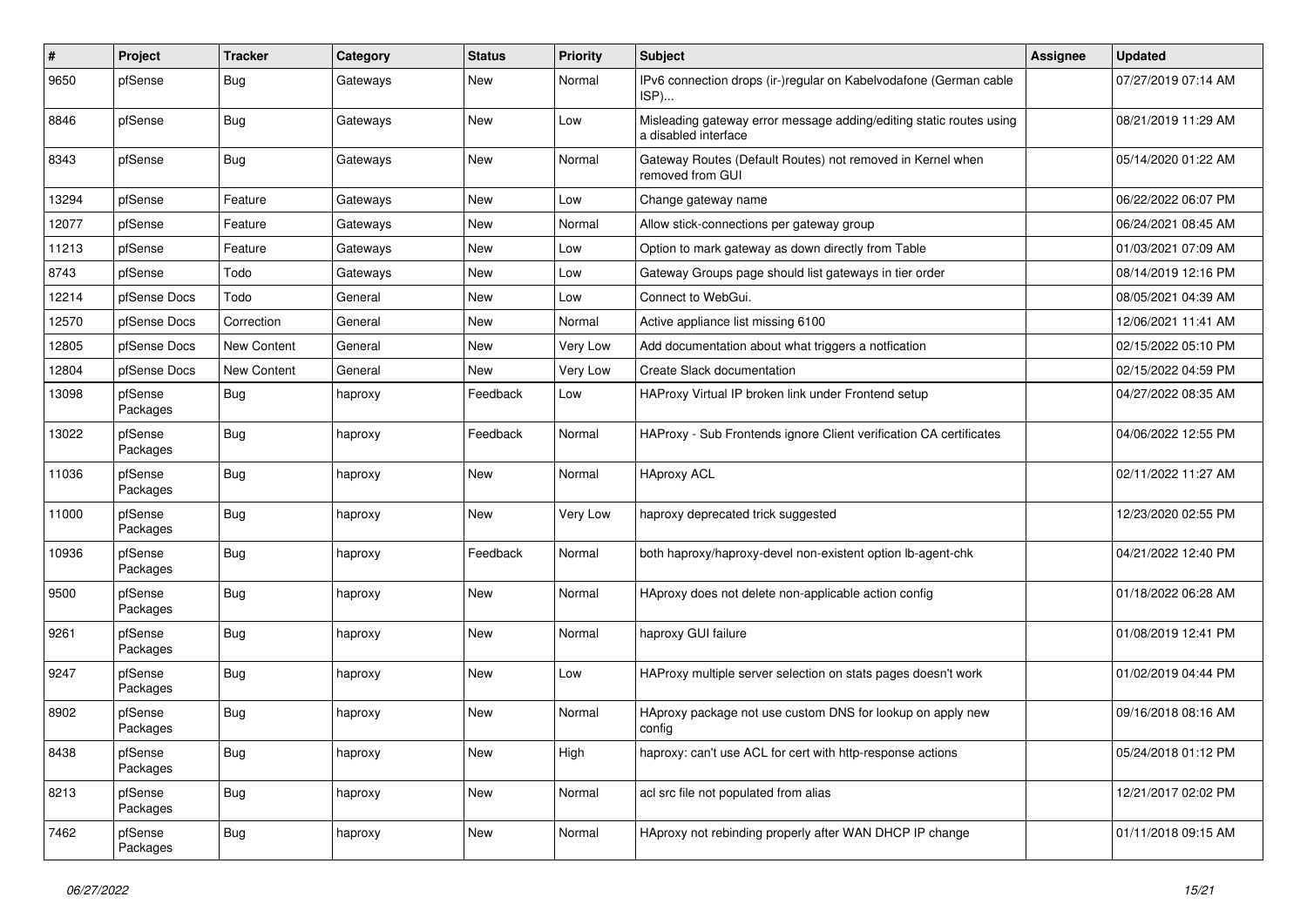| $\pmb{\#}$ | Project             | <b>Tracker</b>     | Category           | <b>Status</b> | <b>Priority</b> | <b>Subject</b>                                                                                      | <b>Assignee</b> | <b>Updated</b>      |
|------------|---------------------|--------------------|--------------------|---------------|-----------------|-----------------------------------------------------------------------------------------------------|-----------------|---------------------|
| 7039       | pfSense<br>Packages | <b>Bug</b>         | haproxy            | Feedback      | Normal          | HAProxy backend configuration does not handle intermediate CAs<br>properly                          |                 | 04/21/2022 12:40 PM |
| 6861       | pfSense<br>Packages | Bug                | haproxy            | New           | Normal          | Ha-Proxy duplicated backend used in place of original backend                                       |                 | 02/18/2019 05:30 PM |
| 6784       | pfSense<br>Packages | Bug                | haproxy            | <b>New</b>    | Normal          | HAProxy version .48 will not use URL Table Alias for front end<br>listener                          |                 | 02/18/2019 05:32 PM |
| 12465      | pfSense<br>Packages | Feature            | haproxy            | New           | Normal          | Add forwardfor advanced usecases                                                                    |                 | 10/16/2021 07:35 PM |
| 9648       | pfSense<br>Packages | Feature            | haproxy            | New           | Very Low        | Multiple node Sync HAProxy configuration to backup CARP<br>members via XMLRPC.                      |                 | 07/25/2019 10:04 AM |
| 9599       | pfSense<br>Packages | Feature            | haproxy            | New           | Normal          | Support for "peers" in HAproxy                                                                      |                 | 06/25/2019 01:47 AM |
| 9077       | pfSense<br>Packages | Feature            | haproxy            | New           | Normal          | haproxy UI: Add seperator lines                                                                     |                 | 10/29/2018 06:06 AM |
| 8982       | pfSense<br>Packages | Feature            | haproxy            | New           | Normal          | HAproxy ACL support for map in configuration UI                                                     |                 | 06/25/2019 01:49 AM |
| 8869       | pfSense<br>Packages | Feature            | haproxy            | New           | Normal          | HAproxy should use RFC 7919 DH parameter files                                                      |                 | 10/17/2018 10:46 AM |
| 8232       | pfSense<br>Packages | Feature            | haproxy            | New           | Normal          | different ssl options based on the sni name                                                         |                 | 01/30/2019 10:36 AM |
| 8121       | pfSense<br>Packages | Feature            | haproxy            | <b>New</b>    | Normal          | haproxy, allow to generate backends even they don't seem to be<br>used                              |                 | 11/23/2017 04:04 AM |
| 7686       | pfSense<br>Packages | Feature            | haproxy            | <b>New</b>    | Normal          | Add option in HAProxy to configure SSL defaults based on the<br>Mozilla SSL Configuration Generator |                 | 08/16/2019 01:09 PM |
| 12427      | pfSense<br>Packages | Todo               | haproxy            | New           | Normal          | ha-proxy: action order in the GUI is not keeped in the resulting<br>ha-proxy configuration          |                 | 10/06/2021 07:02 AM |
| 12659      | pfSense Docs        | Todo               | Hardware           | New           | Normal          | Feedback on Hardware - Hardware Tuning and Troubleshooting -<br>Flow Control for ix                 |                 | 01/16/2022 10:22 AM |
| 12461      | pfSense Docs        | Todo               | Hardware           | New           | Normal          | Improve macOS Serial Command Instructions                                                           |                 | 10/15/2021 03:47 PM |
| 12237      | pfSense Docs        | Todo               | Hardware           | New           | Normal          | Feedback on Hardware - Hardware Tuning and Troubleshooting                                          |                 | 08/10/2021 03:13 AM |
| 12861      | pfSense Docs        | Correction         | Hardware           | New           | Normal          | pfSense hardware tuning guide references obsolete interface loader<br>variable & buffer limits      |                 | 02/23/2022 05:31 PM |
| 12597      | pfSense Docs        | <b>New Content</b> | Hardware           | New           | Normal          | How to reset IPMI settings and password for Netgate appliances                                      |                 | 05/07/2022 12:33 PM |
| 13206      | pfSense Plus        | <b>Bug</b>         | Hardware / Drivers | New           | Normal          | SG-3100 LED GPIO hangs                                                                              |                 | 06/11/2022 07:01 PM |
| 13003      | pfSense             | Bug                | Hardware / Drivers | New           | Normal          | Malicious Driver Detection event on ixl driver                                                      |                 | 06/25/2022 05:00 PM |
| 12607      | pfSense Plus        | Bug                | Hardware / Drivers | New           | High            | Instability with Snort Inline with AWS Instances                                                    |                 | 01/10/2022 09:03 PM |
| 11770      | pfSense Plus        | <b>Bug</b>         | Hardware / Drivers | New           | Normal          | Pantech UML295 USB Modem No Longer Functional                                                       |                 | 04/01/2021 11:28 AM |
| 11731      | pfSense             | Bug                | Hardware / Drivers | New           | Normal          | Missing support for Realtek USB NICs                                                                |                 | 03/30/2021 04:32 AM |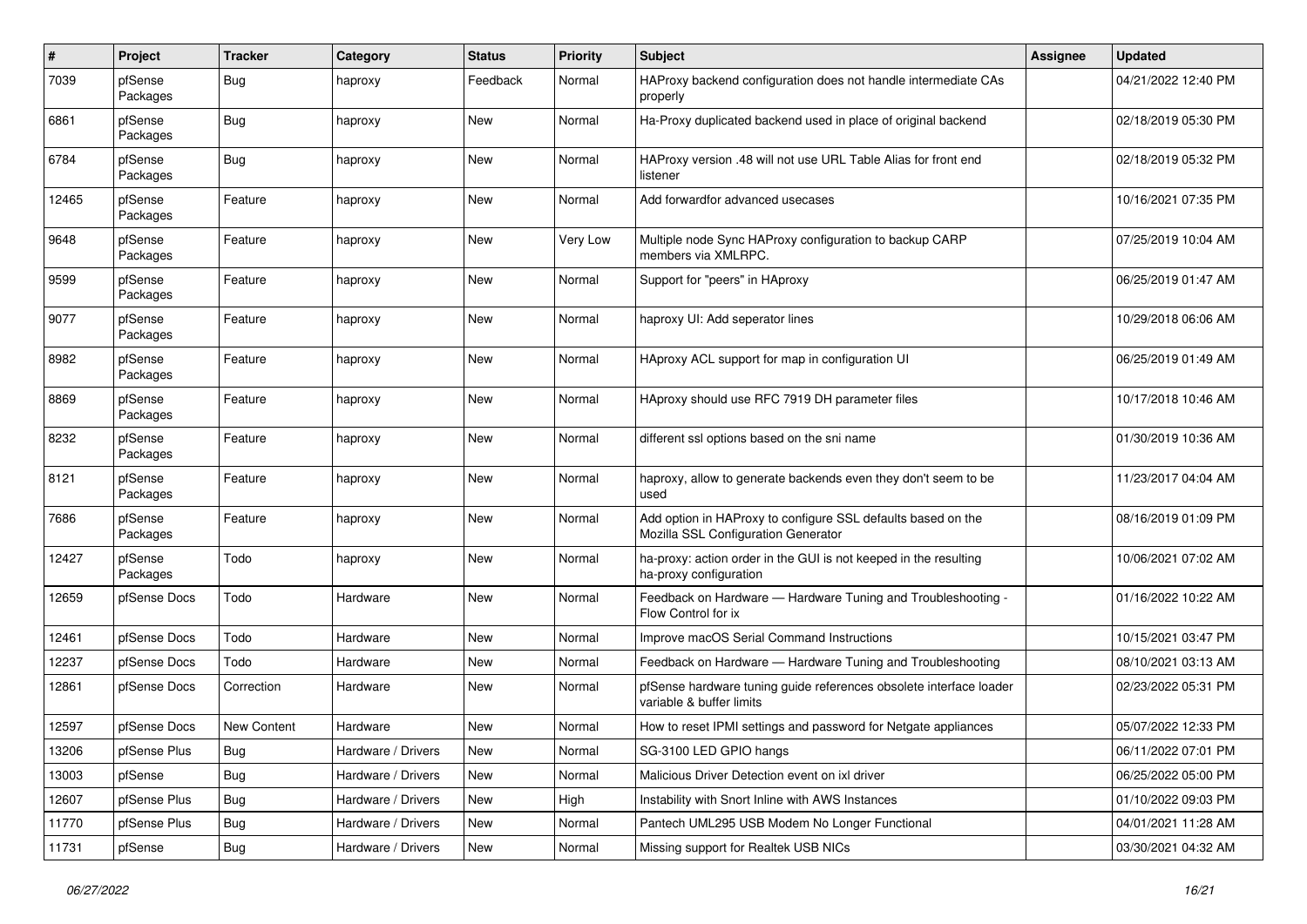| #     | Project      | <b>Tracker</b> | Category                 | <b>Status</b> | <b>Priority</b> | <b>Subject</b>                                                                                     | <b>Assignee</b> | <b>Updated</b>      |
|-------|--------------|----------------|--------------------------|---------------|-----------------|----------------------------------------------------------------------------------------------------|-----------------|---------------------|
| 10584 | pfSense      | <b>Bug</b>     | Hardware / Drivers       | New           | Normal          | SG-3100 with M.2: shutdown instead of reboot                                                       |                 | 07/21/2020 03:08 AM |
| 10577 | pfSense      | <b>Bug</b>     | Hardware / Drivers       | Feedback      | Normal          | intel x553 (c3000 chipset) loading x520 driver                                                     |                 | 05/28/2020 03:59 AM |
| 9094  | pfSense      | Bug            | Hardware / Drivers       | Assigned      | Normal          | MBT console settings are not forced to video console                                               |                 | 11/07/2018 10:23 AM |
| 12821 | pfSense      | Regression     | Hardware / Drivers       | Confirmed     | Normal          | Intel e1000 driver (em & igb) cannot pass VLAN0 tagged packets                                     |                 | 06/05/2022 08:23 AM |
| 12832 | pfSense Plus | Feature        | Hardware / Drivers       | New           | Very Low        | 6100 configurable Blinking Blue LED                                                                |                 | 02/22/2022 07:30 AM |
| 12534 | pfSense Plus | Feature        | Hardware / Drivers       | New           | Normal          | Generate a ISO Image for Remote Restore of pfSense Plus on the<br>XG-1537 and 1541 units with IPMI |                 | 05/30/2022 10:28 AM |
| 12300 | pfSense      | Feature        | Hardware / Drivers       | New           | Normal          | Add Aquantia Atlantic driver to pfsense                                                            |                 | 09/14/2021 06:49 AM |
| 11876 | pfSense      | Feature        | Hardware / Drivers       | New           | Normal          | OpenSSL does not use QAT acceleration on pfSense Plus<br>21.02-RELEASE-p1 or 21.05-DEVELOPMENT     |                 | 05/03/2021 08:02 AM |
| 11732 | pfSense Plus | Feature        | Hardware / Drivers       | <b>New</b>    | Normal          | Add VXLAN Support to pfSense Plus                                                                  |                 | 03/15/2022 02:35 AM |
| 11438 | pfSense      | Feature        | Hardware / Drivers       | New           | Low             | Allow multiple cryptographic accelerator modules to be loaded at the<br>same time                  |                 | 02/18/2021 12:40 PM |
| 10805 | pfSense      | Feature        | Hardware / Drivers       | New           | Normal          | Intel QAT (QuickAssist) encryption support for PfSense                                             |                 | 07/31/2020 03:13 PM |
| 10621 | pfSense      | Feature        | Hardware / Drivers       | Feedback      | Normal          | Update system.inc/system_identify_specific_platform() update to<br>accommodate AWS, Azure and GCP  |                 | 06/02/2020 03:16 PM |
| 9800  | pfSense      | Feature        | Hardware / Drivers       | New           | Normal          | Add toggle for net.isr.dispatch=deferred in GUI                                                    |                 | 09/29/2019 06:18 AM |
| 7720  | pfSense      | Feature        | Hardware / Drivers       | New           | Normal          | Add general watchdog kernel modules (like ichwd) and watchdogd<br>support in the GUI.              |                 | 08/19/2019 01:20 PM |
| 6574  | pfSense      | Feature        | Hardware / Drivers       | New           | Normal          | Support USB RNDIS network interfaces                                                               |                 | 08/20/2019 08:46 AM |
| 10732 | pfSense      | Feature        | High Availability        | New           | Very Low        | Warning banner for secondary HA node                                                               |                 | 12/23/2021 03:34 AM |
| 8474  | pfSense      | Feature        | <b>High Availability</b> | New           | Low             | Easier Conversion to HA Pair from Existing Non-HA Firewall                                         |                 | 04/19/2018 11:52 PM |
| 12411 | pfSense Docs | Todo           | <b>High Availability</b> | New           | Normal          | Feedback on High Availability - pfSense XML-RPC Config Sync<br>Overview                            |                 | 09/29/2021 10:39 AM |
| 11739 | pfSense Docs | New Content    | <b>High Availability</b> | New           | Normal          | Manual Outbound NAT rules in HA setup                                                              |                 | 07/09/2021 08:26 AM |
| 11714 | pfSense Docs | New Content    | <b>High Availability</b> | New           | Normal          | Feedback on Troubleshooting - Troubleshooting High Availability<br><b>DHCP Failover</b>            |                 | 03/21/2021 05:58 PM |
| 13277 | pfSense      | Bug            | <b>IGMP Proxy</b>        | New           | Normal          | IGMP Proxy webConfigurator Page Always Produces Error                                              |                 | 06/16/2022 07:50 PM |
| 13276 | pfSense      | Bug            | IGMP Proxy               | New           | Normal          | IGMP Proxy Error Message for Logging Links to System Log Instead<br>of Routing Log                 |                 | 06/16/2022 07:48 PM |
| 11953 | pfSense      | <b>Bug</b>     | <b>IGMP Proxy</b>        | New           | Normal          | XG-1541 crashes when igmpproxy is enabled and network interfaces<br>status change                  |                 | 05/24/2021 04:55 PM |
| 10150 | pfSense      | Bug            | <b>IGMP Proxy</b>        | New           | Normal          | IGMP Proxy does not scale to hundreds of streams                                                   |                 | 01/03/2020 02:56 AM |
| 9338  | pfSense      | <b>Bug</b>     | <b>IGMP Proxy</b>        | New           | Normal          | igmpproxy ignoring downstream vlan interface                                                       |                 | 02/22/2019 03:48 AM |
| 8711  | pfSense      | <b>Bug</b>     | <b>IGMP Proxy</b>        | New           | Normal          | igmpproxy with PPPoE Interfaces                                                                    |                 | 07/28/2018 09:21 AM |
| 3382  | pfSense      | <b>Bug</b>     | <b>IGMP Proxy</b>        | New           | Normal          | IGMPPROXY fails with more than 32 interfaces                                                       |                 | 07/12/2016 11:01 PM |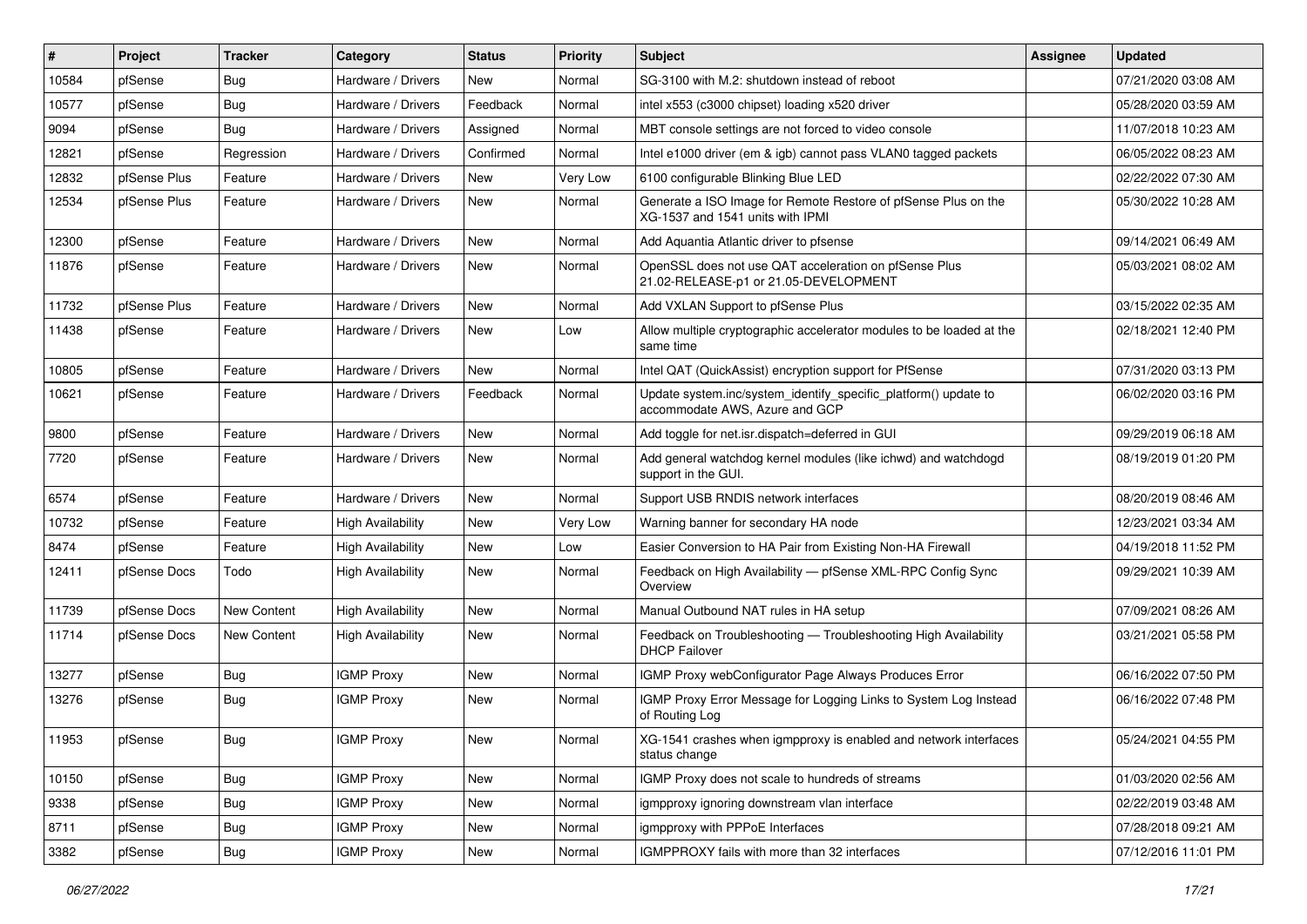| ∦     | Project      | <b>Tracker</b> | Category          | <b>Status</b> | <b>Priority</b> | <b>Subject</b>                                                                                                                                                                                  | <b>Assignee</b> | <b>Updated</b>      |
|-------|--------------|----------------|-------------------|---------------|-----------------|-------------------------------------------------------------------------------------------------------------------------------------------------------------------------------------------------|-----------------|---------------------|
| 11954 | pfSense      | Feature        | <b>IGMP Proxy</b> | New           | Normal          | <b>Multicast limits</b>                                                                                                                                                                         |                 | 05/25/2021 12:36 AM |
| 3862  | pfSense      | Feature        | <b>IGMP Proxy</b> | <b>New</b>    | Normal          | Allow configuration of IGMP proxy's 'quickleave' parameter from the<br>web interface                                                                                                            |                 | 04/05/2016 03:24 AM |
| 12974 | pfSense Plus | Bug            | Installer         | New           | Normal          | Typing anything into 1100/2100 recovery installer causes process to<br>stop                                                                                                                     |                 | 06/05/2022 04:10 PM |
| 12960 | pfSense      | Bug            | Installer         | <b>New</b>    | Normal          | VGA installer image defaults to serial console, serial console is<br>default in GUI settings                                                                                                    |                 | 05/10/2022 03:19 PM |
| 11363 | pfSense      | <b>Bug</b>     | Installer         | New           | Normal          | Clean Install 2.5.0 fails due to hardware incompability                                                                                                                                         |                 | 02/04/2021 11:06 AM |
| 10690 | pfSense      | <b>Bug</b>     | Installer         | New           | Low             | Not possible to make UFS install on ZFS formatted drive                                                                                                                                         |                 | 04/21/2022 12:39 PM |
| 8401  | pfSense      | <b>Bug</b>     | Installer         | New           | Normal          | Issues related to keys representing alphabetic characters specific to<br>Scandinavian languages and to some other keys.                                                                         |                 | 03/30/2018 11:06 AM |
| 12813 | pfSense      | Feature        | Installer         | New           | Low             | Recover extra data in the installer                                                                                                                                                             |                 | 02/17/2022 07:52 AM |
| 7541  | pfSense      | Feature        | Installer         | New           | Normal          | ZFS Install, add hot spare option                                                                                                                                                               |                 | 08/14/2019 09:32 AM |
| 6457  | pfSense      | Feature        | Installer         | New           | Normal          | Allow ability to configure AWS EC2 AMI via userdata                                                                                                                                             |                 | 09/21/2020 02:54 PM |
| 12367 | pfSense      | Todo           | Installer         | New           | Normal          | ZFS: Do not show memstick disk on target list                                                                                                                                                   |                 | 09/13/2021 07:37 AM |
| 13279 | pfSense      | <b>Bug</b>     | Interfaces        | New           | Normal          | DHCP config override affects Gateway installation.                                                                                                                                              |                 | 06/17/2022 07:25 AM |
| 12926 | pfSense      | Bug            | Interfaces        | Feedback      | Normal          | Changing LAGG type on CARP interfaces makes VIPs go to an "init"<br>State                                                                                                                       |                 | 03/10/2022 10:52 AM |
| 12539 | pfSense      | Bug            | Interfaces        | New           | Low             | Changing VLAN ID for LAN interface in assignments silently fails.                                                                                                                               |                 | 11/23/2021 04:12 AM |
| 12504 | pfSense      | <b>Bug</b>     | Interfaces        | New           | Normal          | BCM57412 NetXtreme-E 10Gb RDMA Ethernet controller issue                                                                                                                                        |                 | 11/05/2021 04:51 AM |
| 11872 | pfSense      | <b>Bug</b>     | Interfaces        | New           | Normal          | gif interfaces reporting incorrect traffic counters                                                                                                                                             |                 | 12/30/2021 04:00 AM |
| 11657 | pfSense      | <b>Bug</b>     | Interfaces        | New           | Normal          | netmap_ring_reinit error                                                                                                                                                                        |                 | 03/18/2021 10:32 PM |
| 11641 | pfSense      | Bug            | Interfaces        | New           | Normal          | On xn based interfaces without the VLANMTU flag the first VLAN tag<br>defined does not follow the parent interface MTU settings. All<br>subsequent VLAN tags follow the parent interface's MTU. |                 | 03/09/2021 06:42 PM |
| 11430 | pfSense      | <b>Bug</b>     | Interfaces        | <b>New</b>    | Normal          | PHP console spam after Assigning Interfaces                                                                                                                                                     |                 | 10/09/2021 10:37 AM |
| 11412 | pfSense      | <b>Bug</b>     | Interfaces        | New           | Normal          | LLDPD Package Doesn't Work with Switchports                                                                                                                                                     |                 | 02/12/2021 08:12 PM |
| 11335 | pfSense      | Bug            | Interfaces        | New           | Normal          | Spoofing the MAC on a LAGG interface does not work for some NIC<br>types.                                                                                                                       |                 | 01/29/2021 09:10 AM |
| 9837  | pfSense      | <b>Bug</b>     | Interfaces        | New           | Very Low        | ipv6 is not completely disabled on the interfaces                                                                                                                                               |                 | 10/24/2019 01:16 AM |
| 9690  | pfSense      | Bug            | Interfaces        | New           | Normal          | Ethernet flow control should be disabled by default                                                                                                                                             |                 | 08/19/2019 06:45 PM |
| 9585  | pfSense      | <b>Bug</b>     | Interfaces        | New           | Normal          | 6RD: Unable to reach hosts on within same 6rd-domain                                                                                                                                            |                 | 08/14/2019 02:39 PM |
| 9384  | pfSense      | Bug            | Interfaces        | Confirmed     | Normal          | devd putting "\$" before variable contents when using single quotes                                                                                                                             |                 | 04/21/2022 12:39 PM |
| 9241  | pfSense      | <b>Bug</b>     | Interfaces        | New           | Normal          | Ethernet link cycles up/down if "auto-negotiate" is explicitly selected<br>in interface configuration                                                                                           |                 | 12/31/2018 08:36 PM |
| 8882  | pfSense      | <b>Bug</b>     | Interfaces        | Incomplete    | Normal          | Interface assignments lost on reboot                                                                                                                                                            |                 | 02/17/2022 02:24 PM |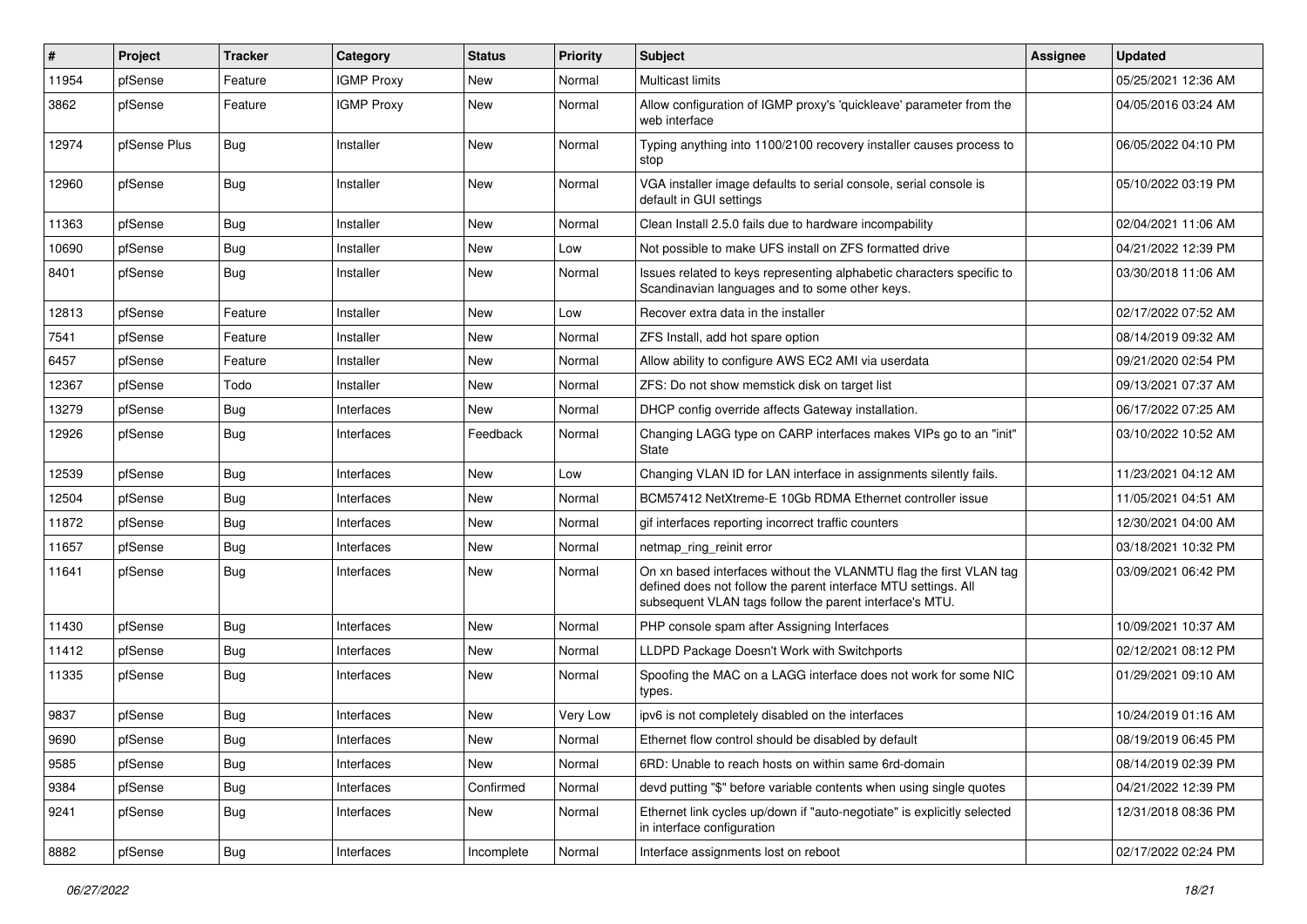| #     | Project | <b>Tracker</b> | Category   | <b>Status</b> | <b>Priority</b> | <b>Subject</b>                                                                                                                                                                | <b>Assignee</b> | <b>Updated</b>      |
|-------|---------|----------------|------------|---------------|-----------------|-------------------------------------------------------------------------------------------------------------------------------------------------------------------------------|-----------------|---------------------|
| 8770  | pfSense | <b>Bug</b>     | Interfaces | <b>New</b>    | Normal          | QinQ interfaces always show as active                                                                                                                                         |                 | 02/01/2020 09:47 AM |
| 8526  | pfSense | Bug            | Interfaces | New           | Normal          | DHCP client ignores server replies when 802.1g tagging is used                                                                                                                |                 | 08/14/2019 10:52 AM |
| 8435  | pfSense | Bug            | Interfaces | New           | Normal          | DHCPv6 unusable in certain circumstances (US AT&T Fiber, etc.)                                                                                                                |                 | 08/14/2019 10:52 AM |
| 8158  | pfSense | Bug            | Interfaces | <b>New</b>    | High            | IPv6 Track Interface issue with more than one WAN-Gateway and a<br>number of internal interfaces at least track interface from one<br>interface does not work on regular base |                 | 12/03/2017 09:00 AM |
| 8113  | pfSense | <b>Bug</b>     | Interfaces | New           | Normal          | MTU setting on bridge, openvpn clients ignored                                                                                                                                |                 | 12/31/2021 05:55 PM |
| 8089  | pfSense | Bug            | Interfaces | New           | High            | VLAN page breaks after config restore to new hardware.                                                                                                                        |                 | 11/21/2017 01:38 PM |
| 8050  | pfSense | <b>Bug</b>     | Interfaces | New           | High            | Enabling bridge while interfaces have link freezes console                                                                                                                    |                 | 11/03/2017 04:38 PM |
| 7730  | pfSense | Bug            | Interfaces | New           | High            | 2.3.4 1 greX: loop detected when hit save on filter rules or interfaces                                                                                                       |                 | 07/27/2017 08:16 AM |
| 7430  | pfSense | Bug            | Interfaces | <b>New</b>    | Normal          | pfsense-utils.inc - where is ipaddr configured() should account for<br>loopback interface                                                                                     |                 | 08/13/2019 03:48 PM |
| 7040  | pfSense | Bug            | Interfaces | New           | Normal          | Issue when disabling an interface                                                                                                                                             |                 | 12/26/2016 02:56 AM |
| 6977  | pfSense | Bug            | Interfaces | <b>New</b>    | Normal          | VLAN traffic is erroneously counted as underlying iface (untagged)<br>traffic                                                                                                 |                 | 08/13/2019 02:56 PM |
| 6823  | pfSense | Bug            | Interfaces | New           | Normal          | No connectivity after changing link state to UP                                                                                                                               |                 | 04/21/2022 12:39 PM |
| 6605  | pfSense | <b>Bug</b>     | Interfaces | Confirmed     | Normal          | rc.linkup logic issues with actions taken                                                                                                                                     |                 | 07/12/2016 07:46 PM |
| 6289  | pfSense | <b>Bug</b>     | Interfaces | New           | Normal          | IPv6 address not given to track6 interfaces on create                                                                                                                         |                 | 12/30/2021 04:17 AM |
| 5887  | pfSense | Bug            | Interfaces | Confirmed     | Normal          | hardware offloading applyflags sets/unsets most values when<br>already set correctly                                                                                          |                 | 07/06/2016 03:31 PM |
| 4428  | pfSense | Bug            | Interfaces | Confirmed     | Normal          | Setting media option on em(4) leads to infinite link cycling                                                                                                                  |                 | 07/06/2016 12:45 AM |
| 12183 | pfSense | Regression     | Interfaces | <b>New</b>    | Low             | Changing MAC address for PPP parent interface stopped working                                                                                                                 |                 | 04/20/2022 04:16 PM |
| 12746 | pfSense | Feature        | Interfaces | <b>New</b>    | High            | <b>IPoE</b> feature for WAN interface                                                                                                                                         |                 | 02/01/2022 01:42 AM |
| 12679 | pfSense | Feature        | Interfaces | New           | Normal          | Remind user to update DHCPv6 range when changing interface IPv6<br>prefix                                                                                                     |                 | 01/12/2022 07:36 AM |
| 11243 | pfSense | Feature        | Interfaces | New           | Normal          | individual pfctl snort2c tables per interface only blocking IPs for<br>specific interface when a rule triggers in snort/suricata                                              |                 | 01/14/2021 03:02 PM |
| 11169 | pfSense | Feature        | Interfaces | <b>New</b>    | Very Low        | Changing interface index order                                                                                                                                                |                 | 12/17/2020 05:44 AM |
| 11056 | pfSense | Feature        | Interfaces | <b>New</b>    | Normal          | Add option to disable flow-control on interfaces in GUI                                                                                                                       |                 | 11/11/2020 04:41 PM |
| 10890 | pfSense | Feature        | Interfaces | New           | Normal          | Allow multiple assigned interfaces to track status of a single switch<br>port                                                                                                 |                 | 09/14/2020 07:20 AM |
| 10223 | pfSense | Feature        | Interfaces | New           | Normal          | Add the ability to create additional loopback interfaces                                                                                                                      |                 | 12/15/2020 04:35 PM |
| 10204 | pfSense | Feature        | Interfaces | New           | Low             | Possible clarification of Track IPv6 Interface Subnet ID                                                                                                                      |                 | 01/23/2020 01:04 PM |
| 9464  | pfSense | Feature        | Interfaces | New           | Normal          | Marvell 6000 -- netgate hardware (e.g.: XG-7100, XG-3100) internal<br>switch LACP support                                                                                     |                 | 04/08/2019 07:58 AM |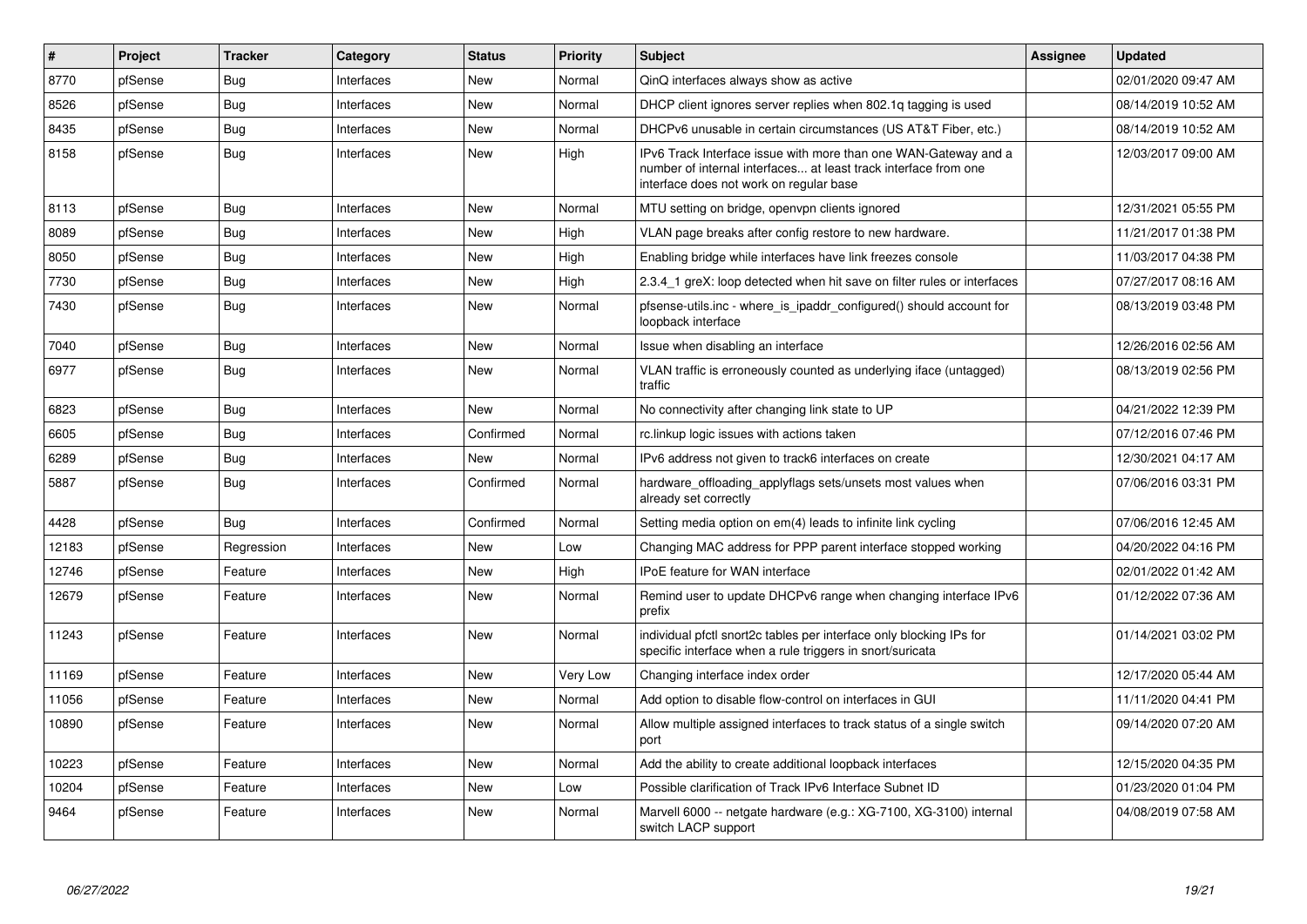| $\vert$ # | Project             | <b>Tracker</b> | Category     | <b>Status</b>                 | <b>Priority</b> | <b>Subject</b>                                                                                        | Assignee | <b>Updated</b>      |
|-----------|---------------------|----------------|--------------|-------------------------------|-----------------|-------------------------------------------------------------------------------------------------------|----------|---------------------|
| 8520      | pfSense             | Feature        | Interfaces   | <b>New</b>                    | Normal          | Option to auto-renew DHCP on interface with an offline gateway or<br>marked as down                   |          | 07/20/2021 11:00 AM |
| 8173      | pfSense             | Feature        | Interfaces   | <b>New</b>                    | Normal          | dhcp6c - RAW Options                                                                                  |          | 05/29/2022 05:34 PM |
| 7626      | pfSense             | Feature        | Interfaces   | New                           | Normal          | Add IPoE support for WAN                                                                              |          | 01/01/2022 12:31 AM |
| 6845      | pfSense             | Feature        | Interfaces   | New                           | Normal          | DHCP / DHCPv6 WAN client status page                                                                  |          | 08/19/2019 12:37 PM |
| 6796      | pfSense             | Feature        | Interfaces   | New                           | Normal          | Allow hostnames as GRE and GIF endpoints                                                              |          | 08/13/2019 02:35 PM |
| 6038      | pfSense             | Feature        | Interfaces   | New                           | Normal          | Add ability to configure which interface is chosen for defining<br>hostname IP in /etc/hosts          |          | 07/07/2017 09:56 AM |
| 5474      | pfSense             | Feature        | Interfaces   | New                           | Normal          | Add 802.1x configuration to wired interfaces.                                                         |          | 03/16/2016 04:32 PM |
| 2357      | pfSense             | Feature        | Interfaces   | New                           | Low             | Support Dual Stack Lite                                                                               |          | 05/13/2014 09:39 PM |
| 1337      | pfSense             | Feature        | Interfaces   | Assigned                      | Normal          | VLANs with different MAC address than parent interface                                                |          | 04/21/2022 12:39 PM |
| 12176     | pfSense             | Todo           | Interfaces   | <b>Pull Request</b><br>Review | Normal          | Hide WireGuard interfaces on appropriate pages                                                        |          | 08/11/2021 12:52 AM |
| 11139     | pfSense             | Documentation  | Interfaces   | <b>New</b>                    | Normal          | <b>Bridges and VLANs</b>                                                                              |          | 12/07/2020 12:32 PM |
| 13246     | pfSense<br>Packages | Feature        | iperf        | New                           | Normal          | iperf3 service controls do not work                                                                   |          | 06/05/2022 06:51 PM |
| 13000     | pfSense             | Bug            | <b>IPsec</b> | New                           | Low             | IPsec AES-GCM encryption algorithm "Key Length" field should be<br>labeled "ICV Length"               |          | 03/30/2022 07:40 AM |
| 12705     | pfSense             | Bug            | <b>IPsec</b> | Incomplete                    | Normal          | ECDSA certificate does not work for IPSec VPN phase 1                                                 |          | 01/24/2022 03:22 PM |
| 11418     | pfSense             | <b>Bug</b>     | <b>IPsec</b> | <b>New</b>                    | <b>Very Low</b> | 'NAT-T: Force' is broken for IPv6 IPsec                                                               |          | 02/16/2021 08:25 AM |
| 10493     | pfSense             | Bug            | <b>IPsec</b> | <b>New</b>                    | Normal          | filter get vpns list() issues                                                                         |          | 05/06/2020 01:07 AM |
| 8686      | pfSense             | <b>Bug</b>     | <b>IPsec</b> | New                           | Normal          | IPsec VTI: Assigned interface firewall rules are never parsed                                         |          | 02/10/2021 12:15 PM |
| 8073      | pfSense             | <b>Bug</b>     | <b>IPsec</b> | New                           | Normal          | Traffic inexplicably not going through IPSEC despite (in theory)<br>matching SPs                      |          | 11/09/2017 02:51 AM |
| 7420      | pfSense             | <b>Bug</b>     | <b>IPsec</b> | <b>New</b>                    | Normal          | ipsec status freezing                                                                                 |          | 02/13/2020 09:09 AM |
| 6668      | pfSense             | Bug            | <b>IPsec</b> | Feedback                      | Normal          | IPSec tunnel + L2TP/IPSec VPN - wrong PSK chosen by pfSense                                           |          | 09/21/2019 02:07 AM |
| 6517      | pfSense             | Bug            | <b>IPsec</b> | Confirmed                     | Normal          | Adding mobile IPsec phase 2 entries requires restart of strongswan                                    |          | 06/21/2016 11:04 PM |
| 6481      | pfSense             | <b>Bug</b>     | <b>IPsec</b> | <b>New</b>                    | Normal          | loading EAP_RADIUS method failed                                                                      |          | 03/24/2020 04:25 PM |
| 6370      | pfSense             | Bug            | <b>IPsec</b> | Confirmed                     | Normal          | IPSEC bound to WAN gateway group and Dynamic DNS doesn't to<br>fail back tunnel to WAN on DDNS update |          | 08/31/2021 07:38 AM |
| 5629      | pfSense             | Bug            | <b>IPsec</b> | New                           | Normal          | Allow for IPsec configuration using certs without a CA                                                |          | 12/31/2021 05:21 PM |
| 5355      | pfSense             | <b>Bug</b>     | <b>IPsec</b> | New                           | High            | on Dynamic WAN IP (DHCP Client) it takes 10 minutes before<br>Phase1 reconnects                       |          | 07/08/2016 10:29 PM |
| 3312      | pfSense             | <b>Bug</b>     | <b>IPsec</b> | New                           | Normal          | Gateway on IPsec rules is not functional in pf                                                        |          | 01/28/2020 10:09 PM |
| 13264     | pfSense             | Feature        | <b>IPsec</b> | New                           | Normal          | IPSec Phase2 select multiple PFS key groups                                                           |          | 06/10/2022 04:29 PM |